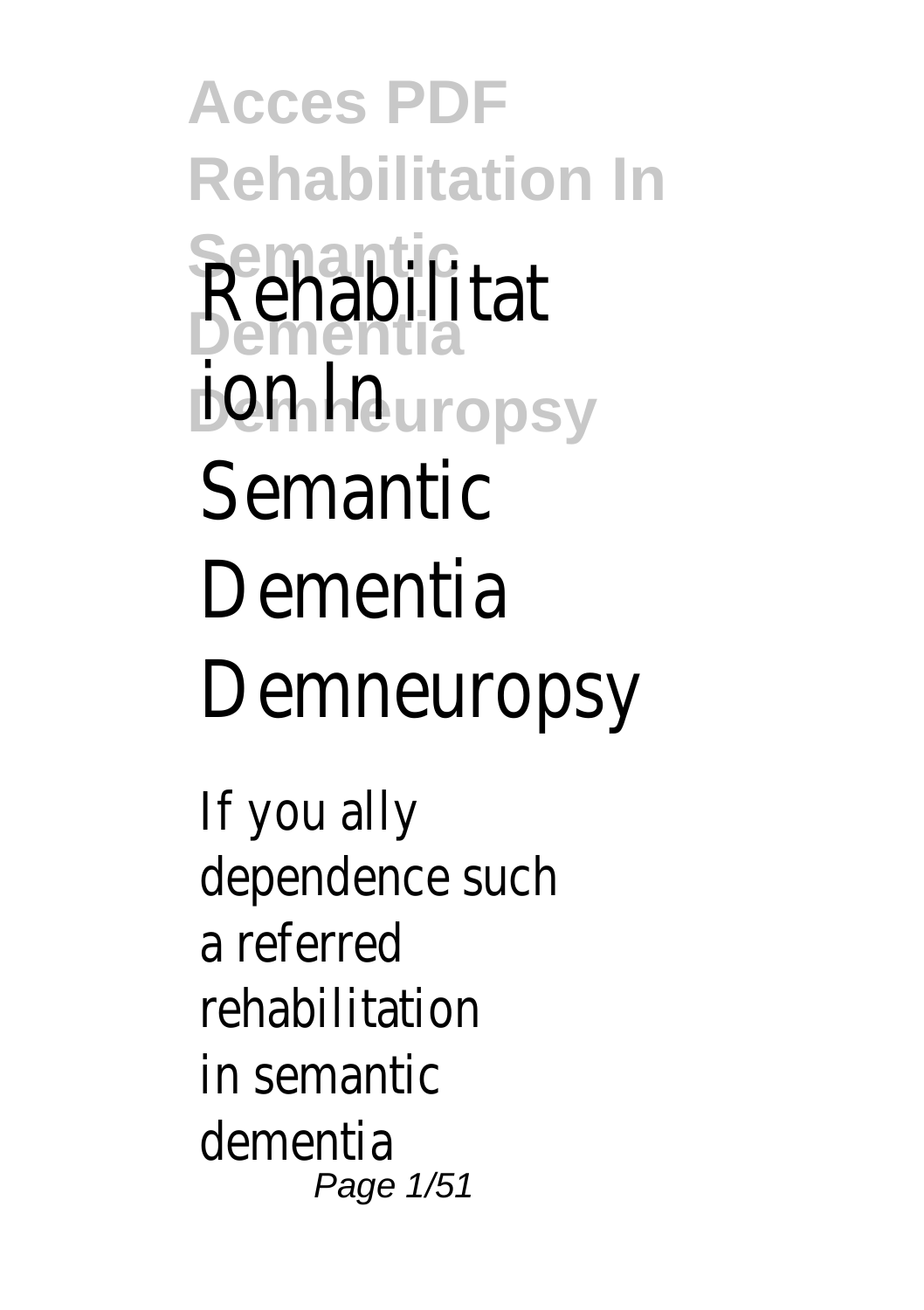**Acces PDF Rehabilitation In Semantic** demneuropsy books that will provide your opsy worth, acquire the certainly best seller from us currently from several preferred authors. If you desire to funny books, lots of novels, tale, jokes, and more Page 2/51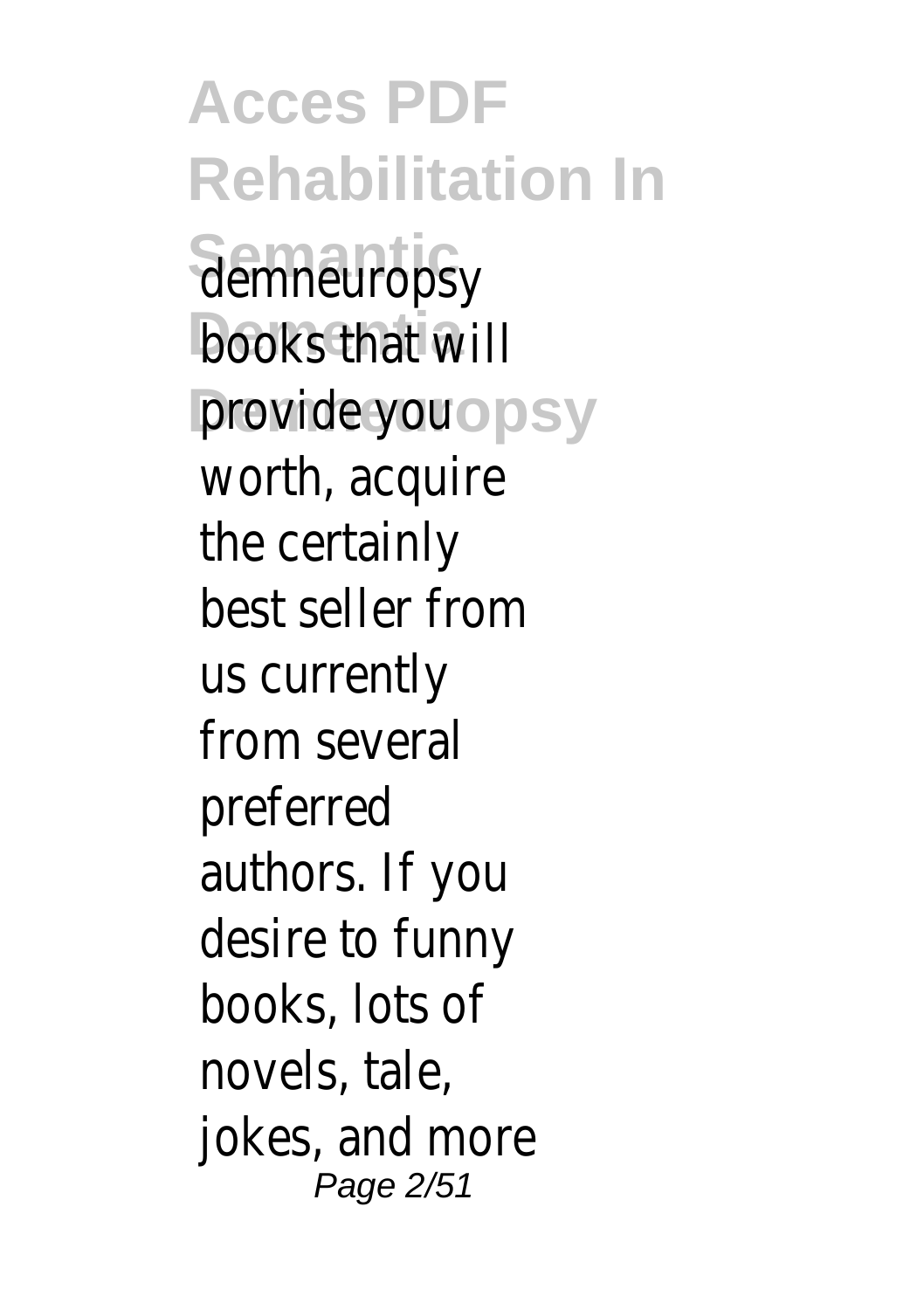**Acces PDF Rehabilitation In Semantic** fictions collections are with launched, psy from best seller to one of the most current released.

You may not be perplexed to enjoy all book collections rehabilitation in semantic Page 3/51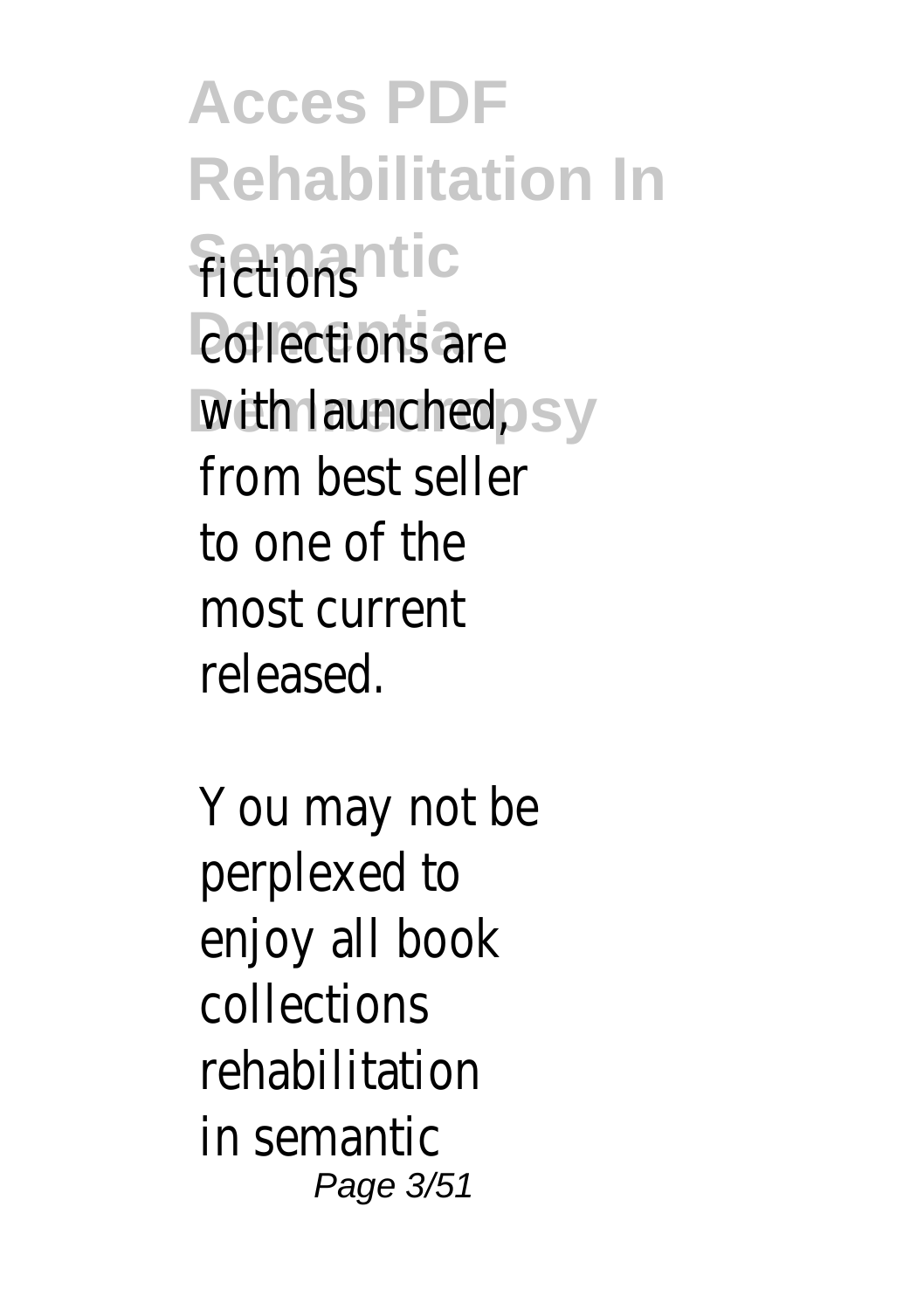**Acces PDF Rehabilitation In Semantic** dementia demneuropsy that we wilheuropsy extremely offer. It is not on the subject of the costs. It's nearly what you need currently. **This** rehabilitation in semantic dementia demneuropsy, as Page 4/51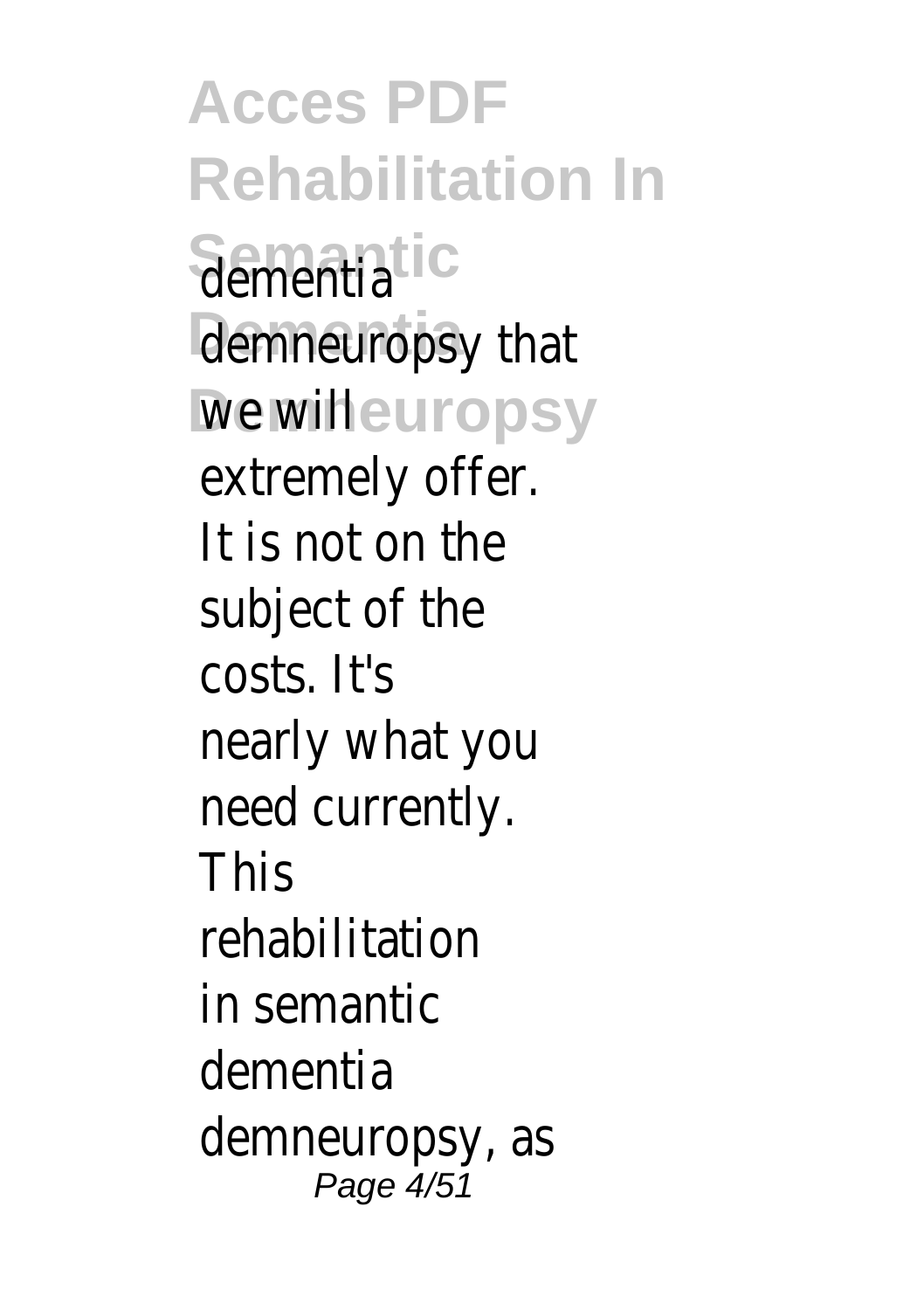**Acces PDF Rehabilitation In Semantic** one of the most working sellers **here wille uropsy** entirely be in the course of the best options to review.

FreeComputerBook s goes by its name and offers a wide range of eBooks related Page 5/51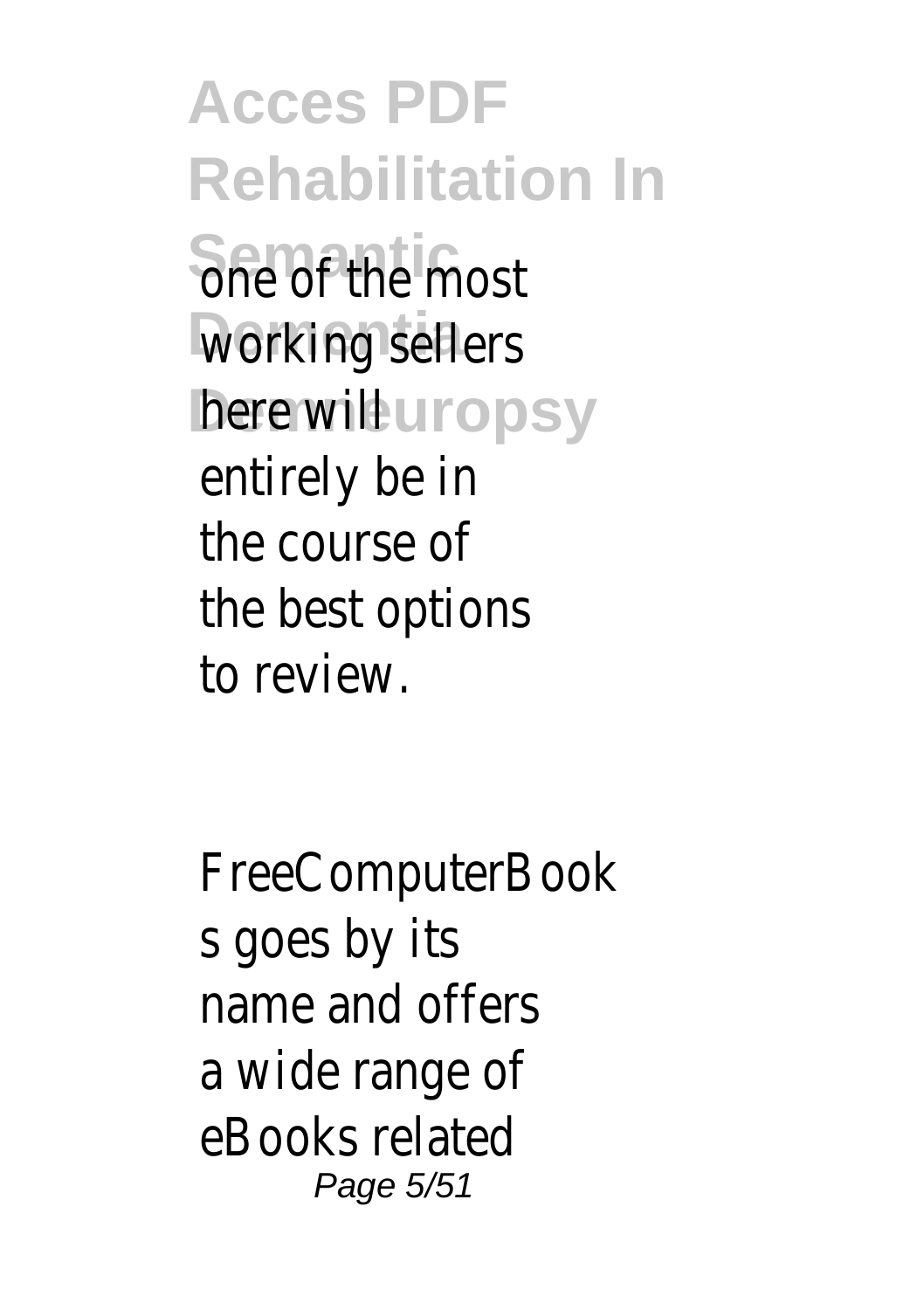**Acces PDF Rehabilitation In Semantic** to Computer, Lecture Notes, **Mathematics**, psy Programming, Tutorials and Technical books, and all for free! The site features 12 main categories and more than 150 sub-categories, and they are all well-organized Page 6/51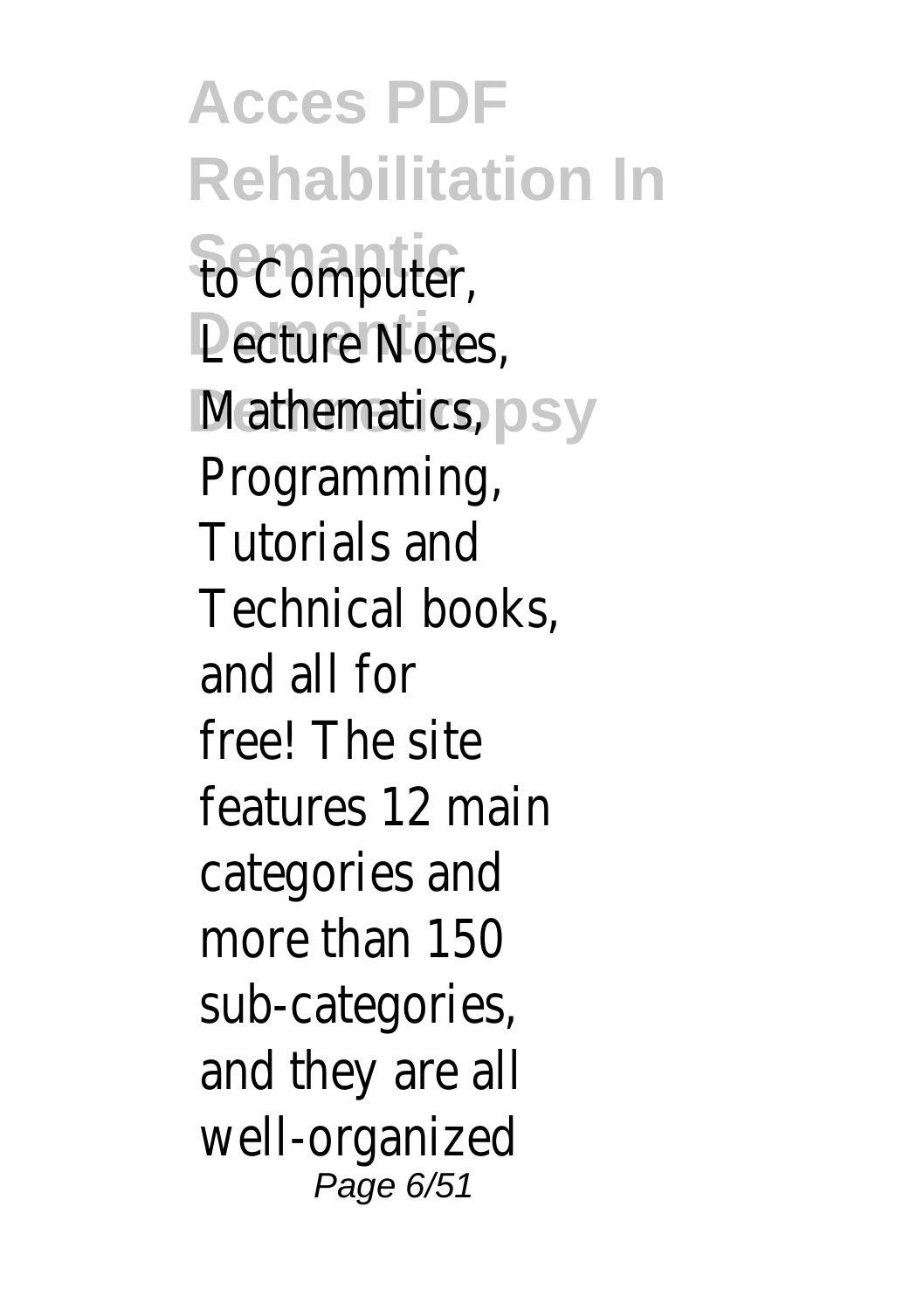**Acces PDF Rehabilitation In** So that you can access the a required stuff psy easily. So, if you are a computer geek Fr eeComputerBooks can be one of your best options.

Supporting communication in Page 7/51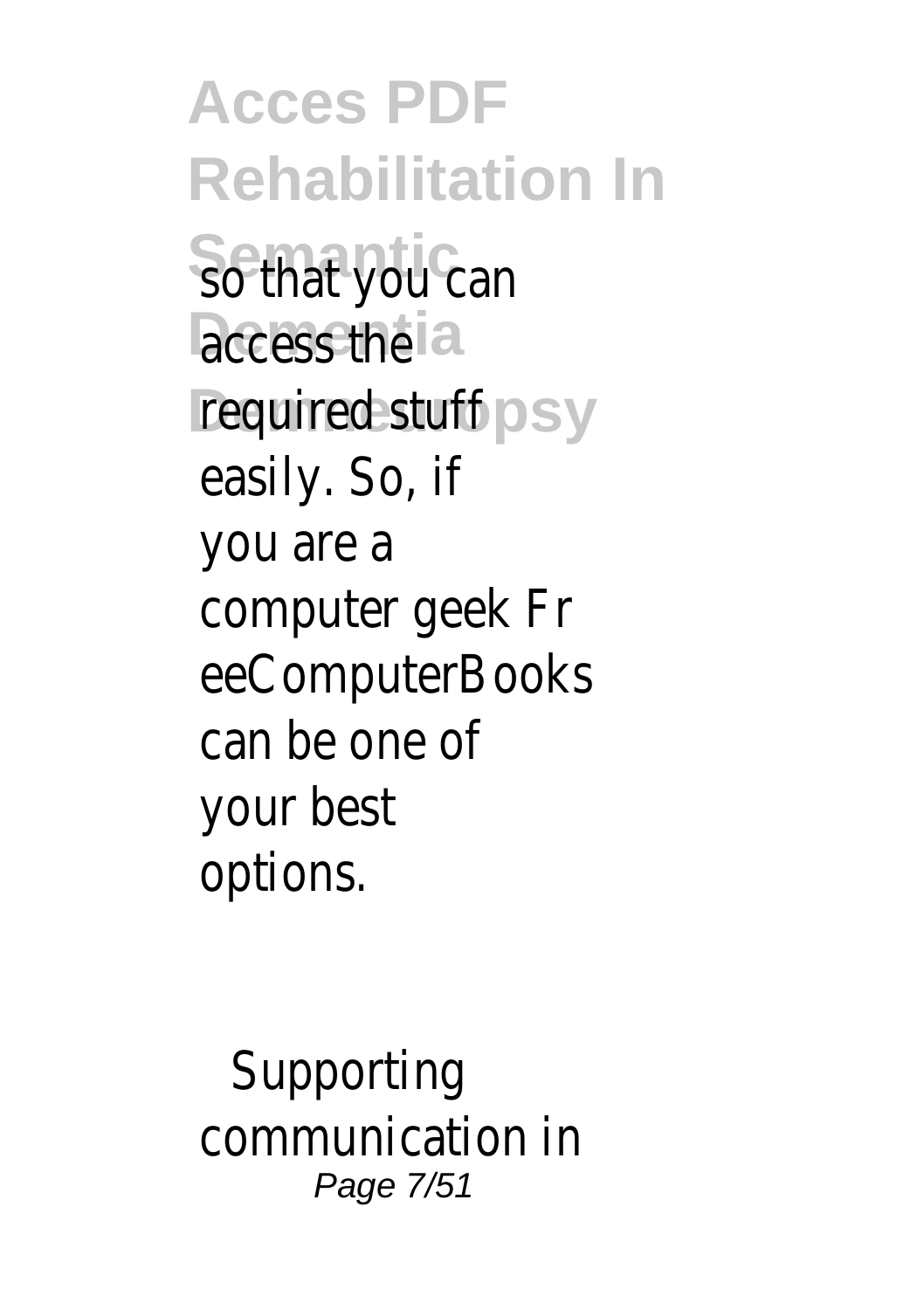**Acces PDF Rehabilitation In Semantic** semantic dementia: la **Dinicaheuropsy** The label "semantic dementia" (SD) was given by Neary et al. (1989) following the reporting of three patients who presented progressive semantic Page 8/51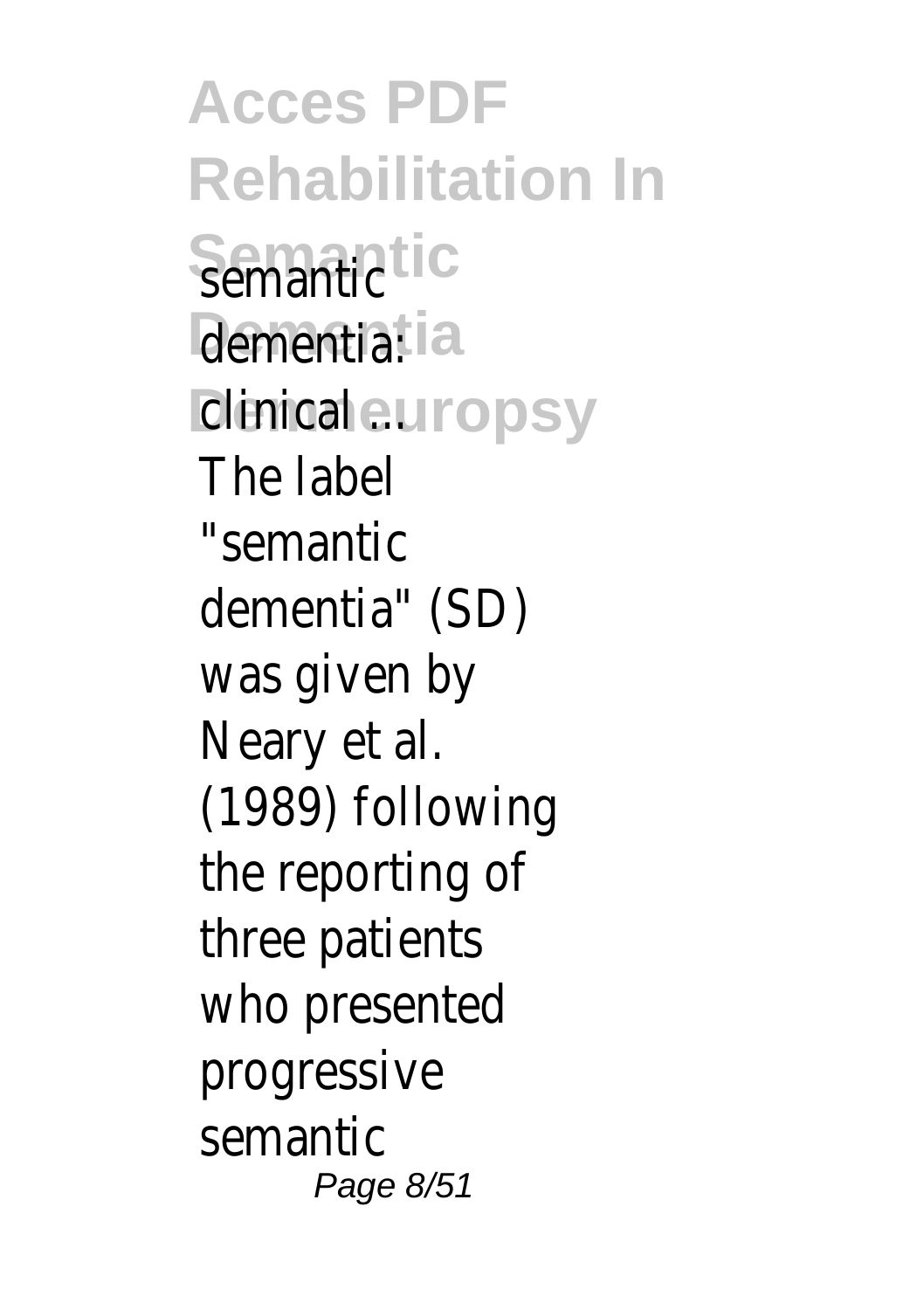**Acces PDF Rehabilitation In Semantic** disturbance, evidenced by **difficulty** in ropsy naming and understanding the meanings of words and objects.2 The patients presented fluent verbal production, but anomic and difficulties in Page 9/51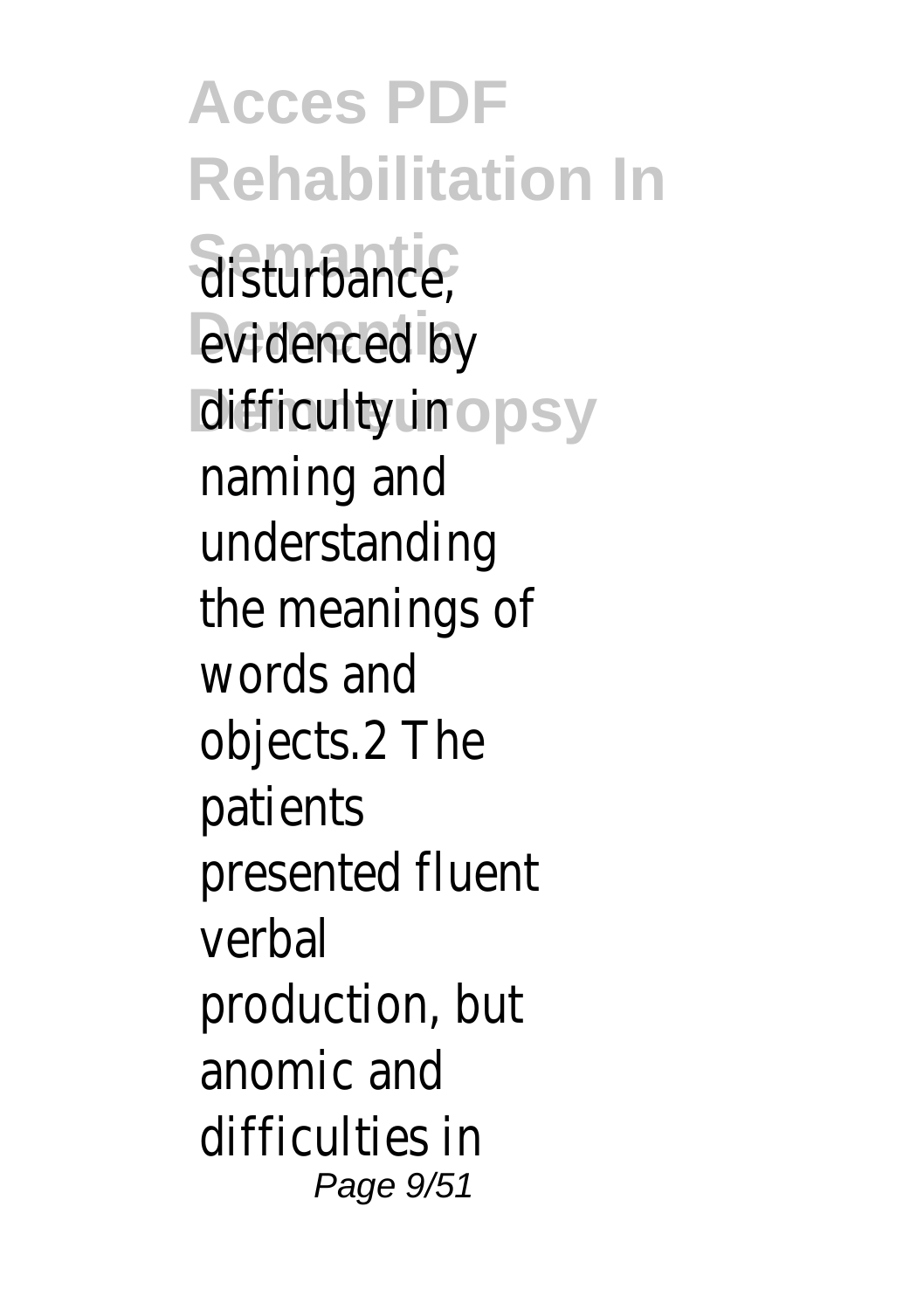**Acces PDF Rehabilitation In Semantic** semantic comprehension, despite theropsy preservation of syntactic ...

Goal-Setting, **Cognitive** Training Aid Dementia **Patients** As this rehabilitation in semantic Page 10/51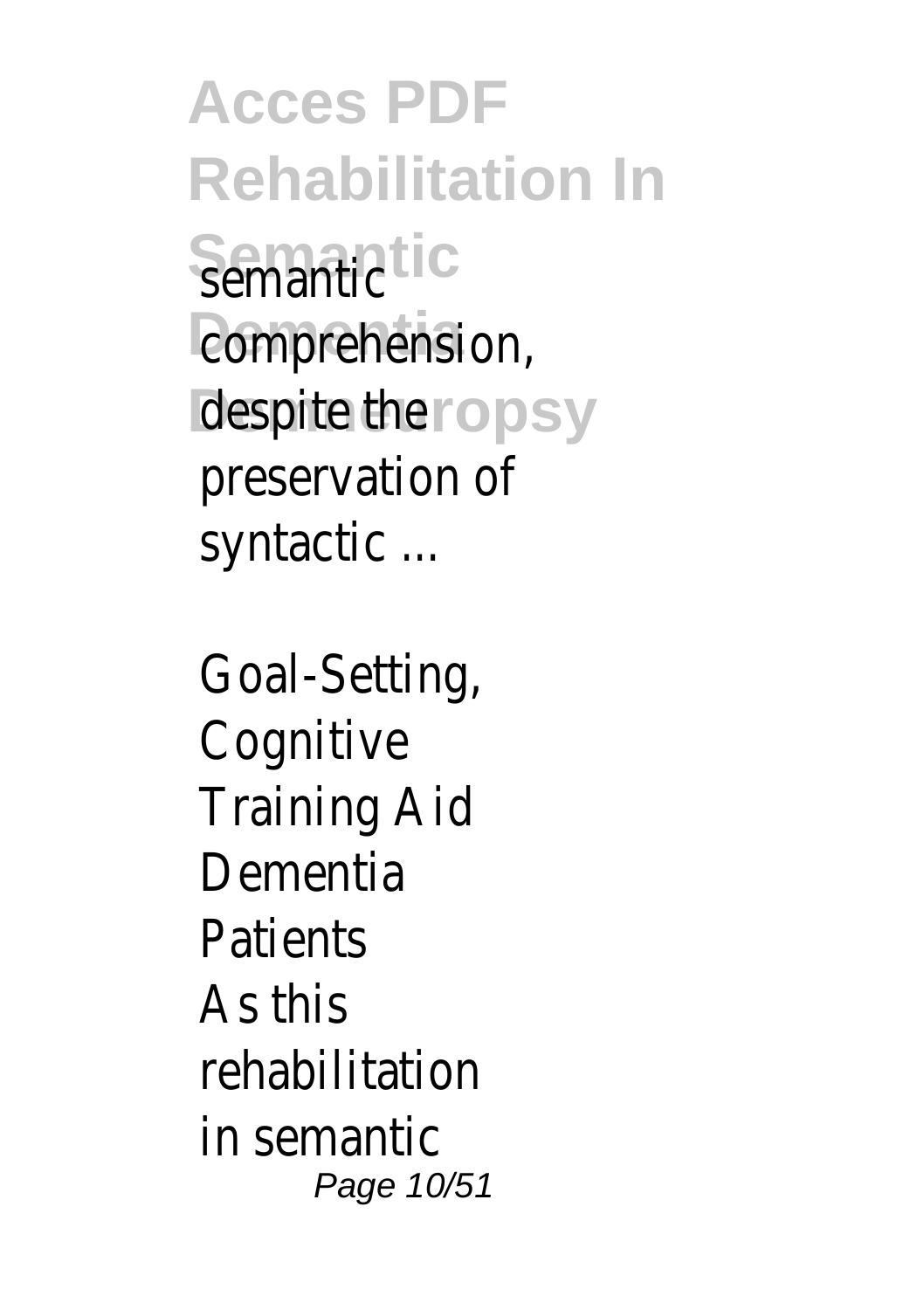**Acces PDF Rehabilitation In Semantic** dementia demneuropsy, it ends going on psy mammal one of the favored ebook rehabilitation in semantic dementia demneuropsy collections that we have. This is why you remain in the best Page 11/51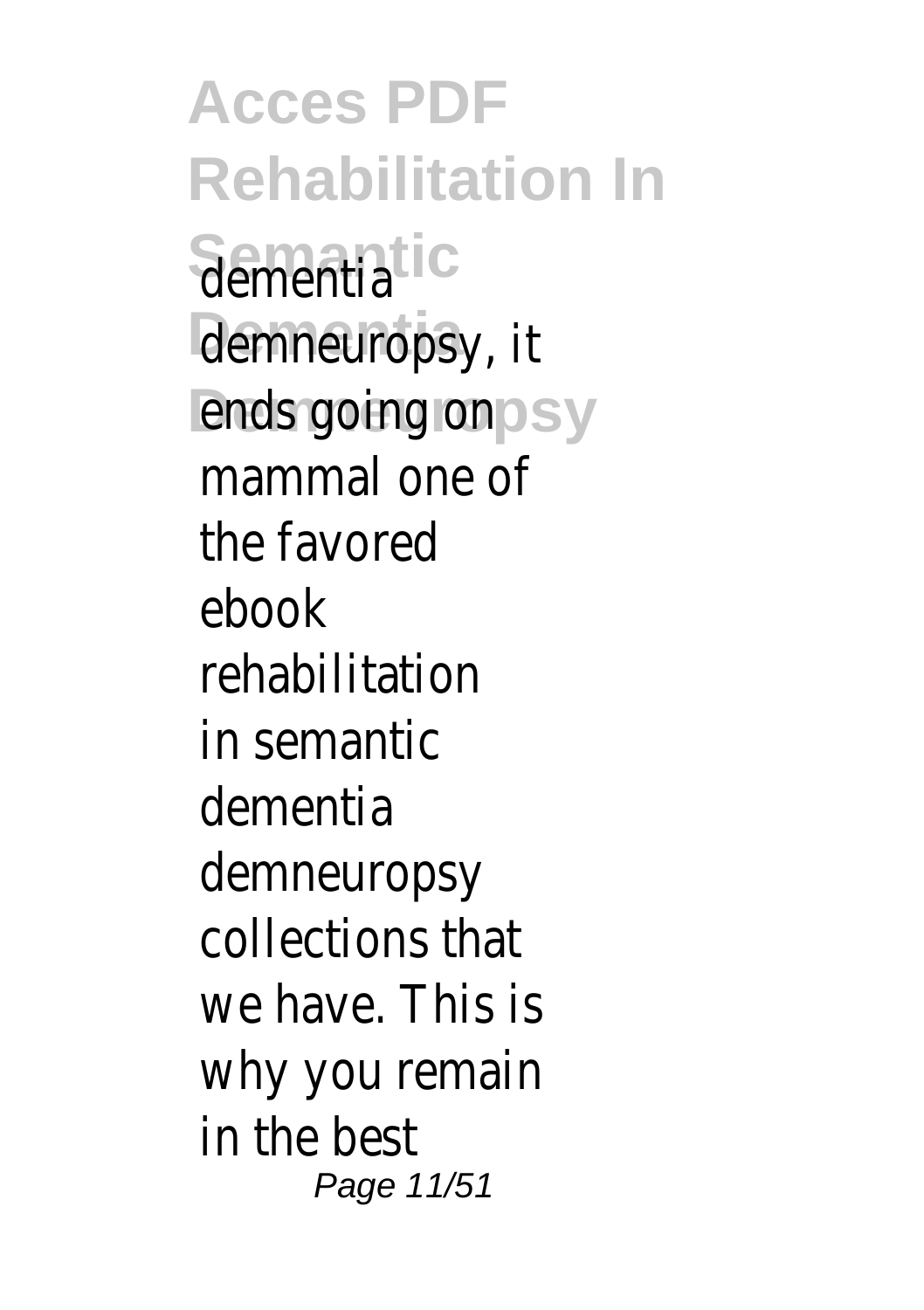**Acces PDF Rehabilitation In Semantic** website to look the amazing books to have.psy

Rehabilitation in semantic dementia: Study of the ... Rehabilitation provides a core concept around which to organise support, Page 12/51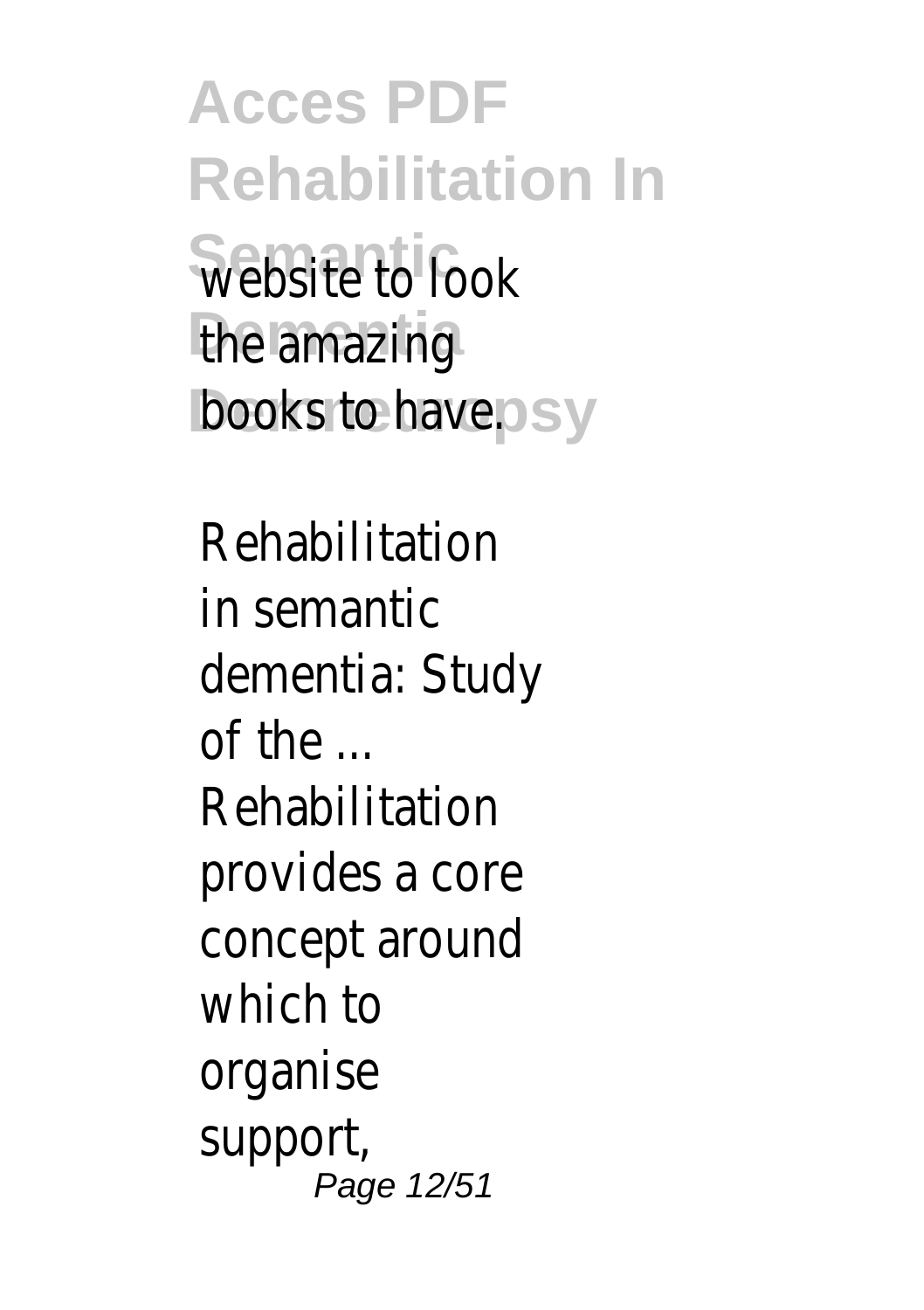**Acces PDF Rehabilitation In** intervention and care for people with impairments y in memory and other cognitive functions. This book introduces a conceptual framework and rationale for the application of a neuropsycho logical rehabilitation Page 13/51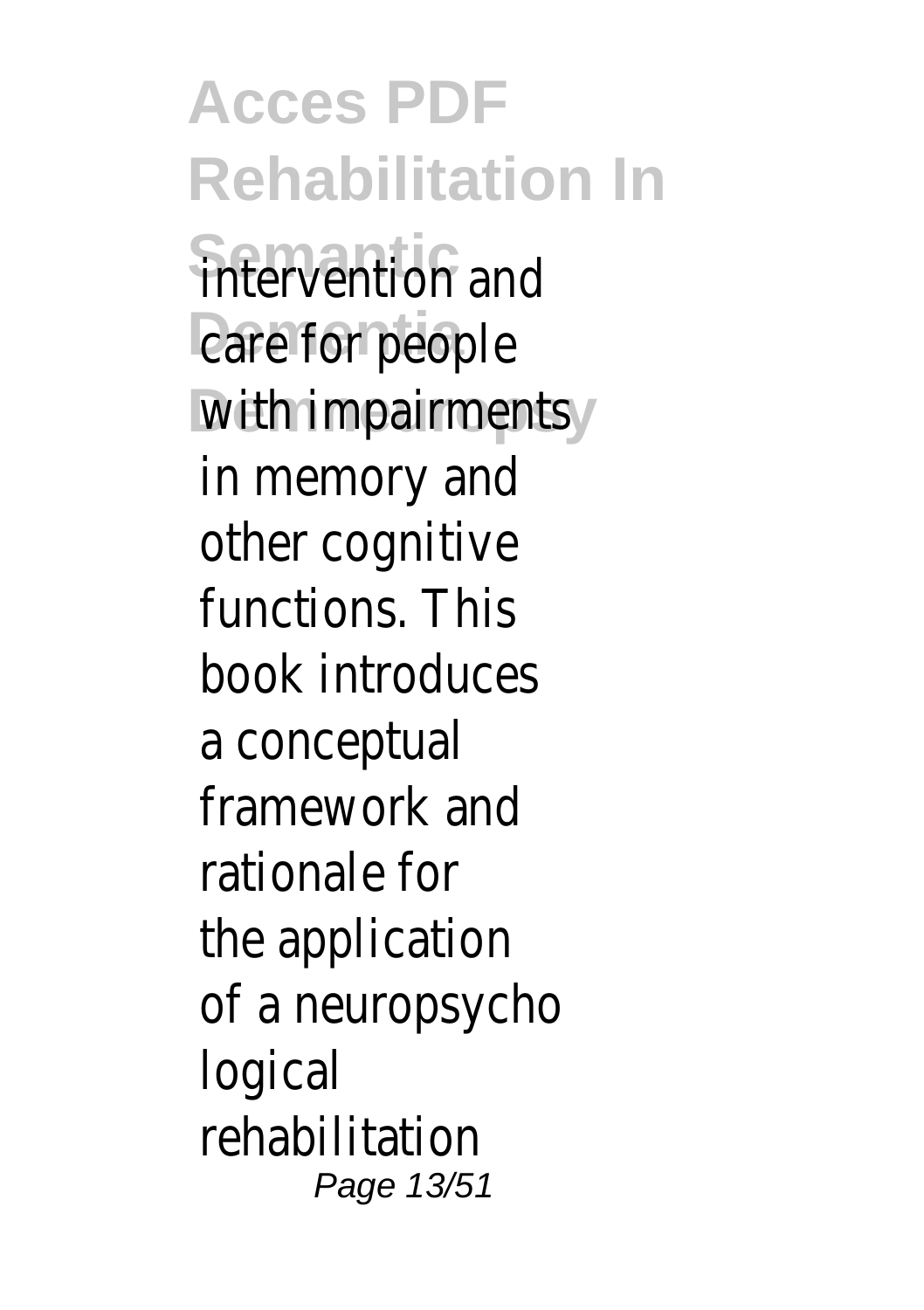**Acces PDF Rehabilitation In Semantic** approach for people with dementia, uropsy helping them to manage, bypass or overcome these problems and experience optimum ...

Overview of cognitive stimulation therapies for Page 14/51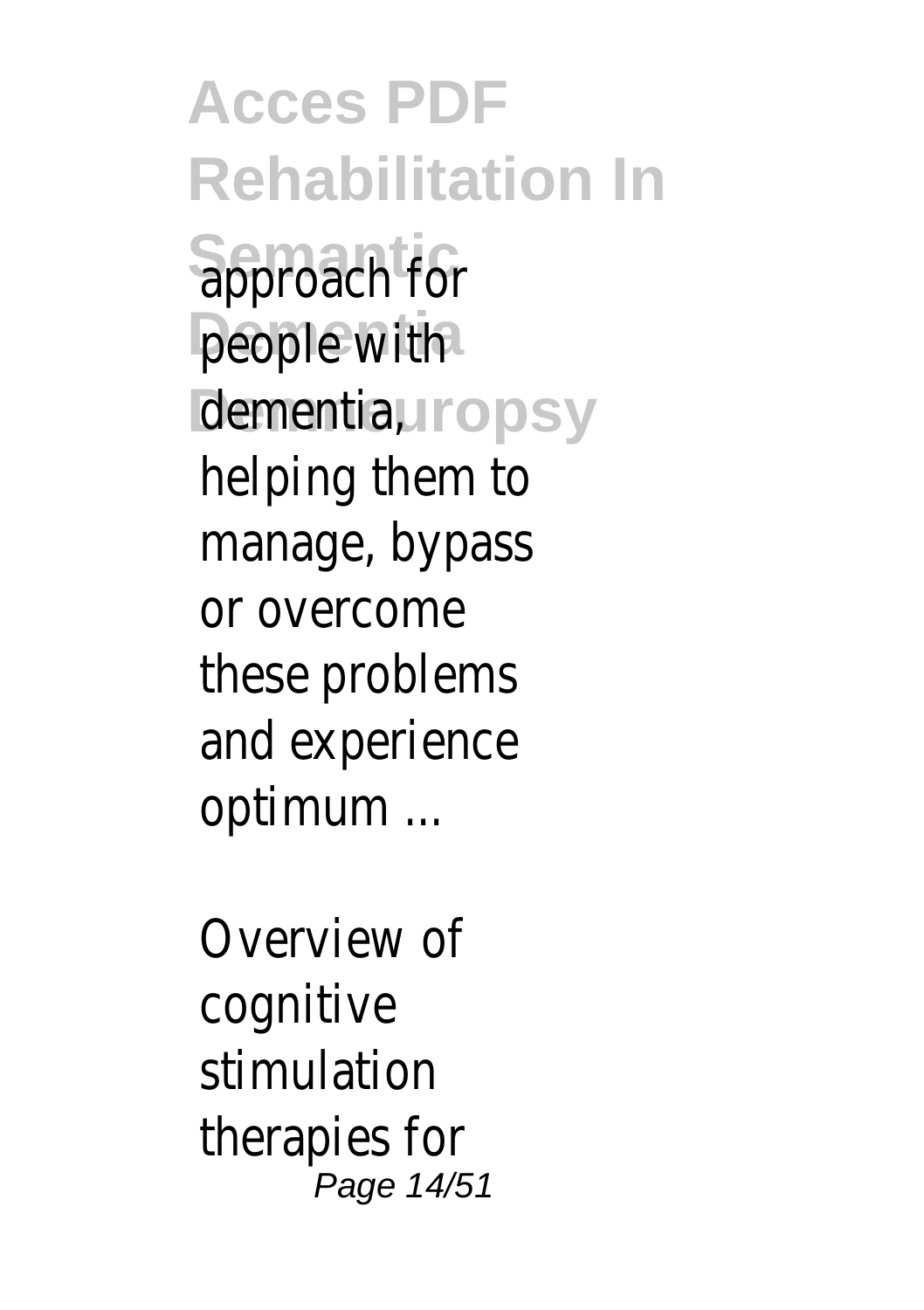**Acces PDF Rehabilitation In Semantic** dementia ... **Dementia** Dementia is a *dinical stateopsy* characterised by a loss of function in at least two cognitive domains. When making a diagnosis of dementia, features to look for include Page 15/51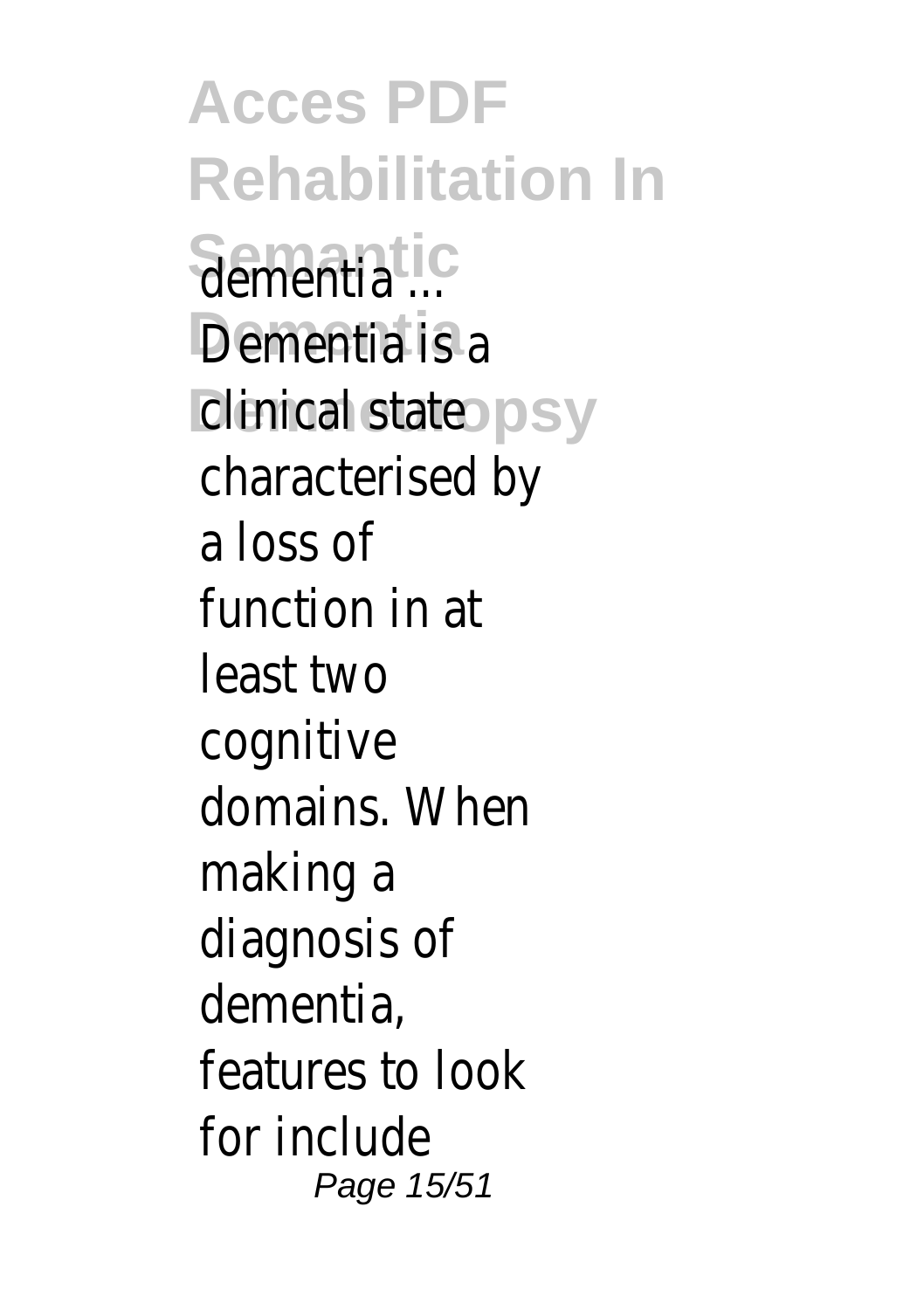**Acces PDF Rehabilitation In Semantic** impairment and at least one of psy the following: aphasia, apraxia, agnosia and/or disturbances in executive functioning. To be significant the impairments should be severe enough to cause Page 16/51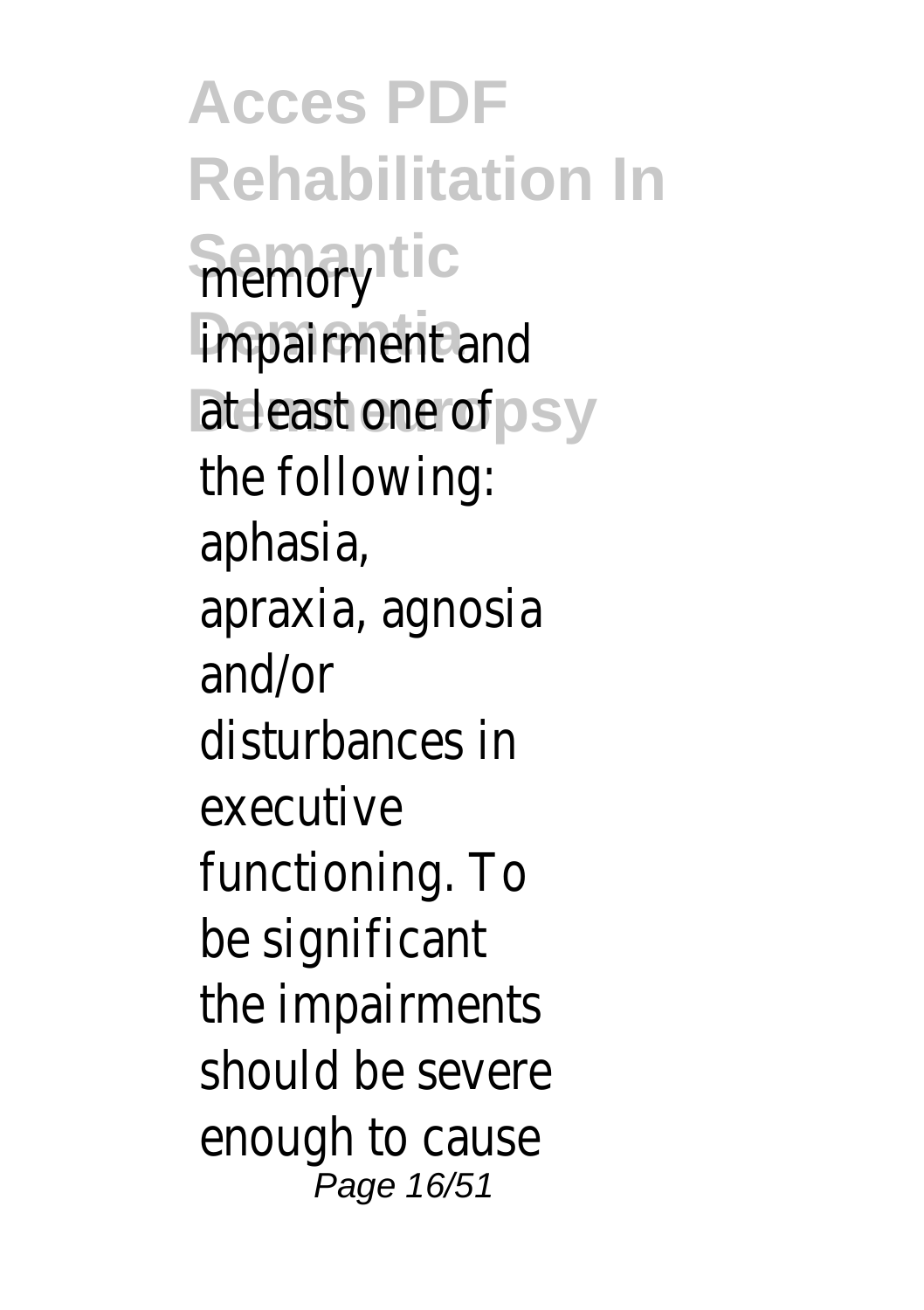**Acces PDF Rehabilitation In Semantice** Sproblems with social and **a Decupational ...**psy

Rehabilitation in semantic dementia: Study  $\mathsf{d}$ Why is rehabilitation relevant? The experience of disability confers a right Page 17/51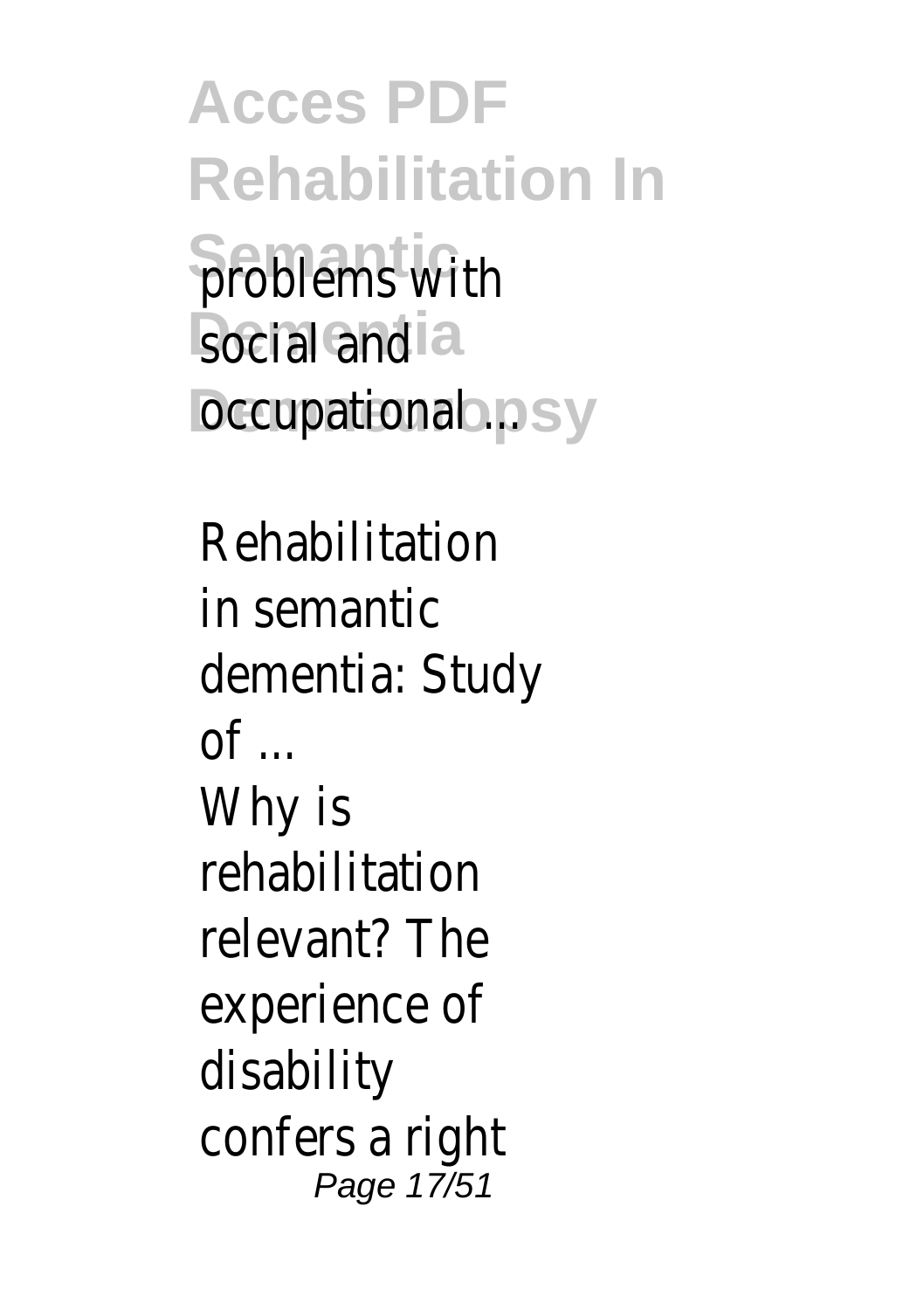**Acces PDF Rehabilitation In Semantic** to rehabilitation **for people** *ropsy* living with dementia. The United Nations Convention on the Rights of Persons with **Disabilities** outlines the right of people with disability to be able to Page 18/51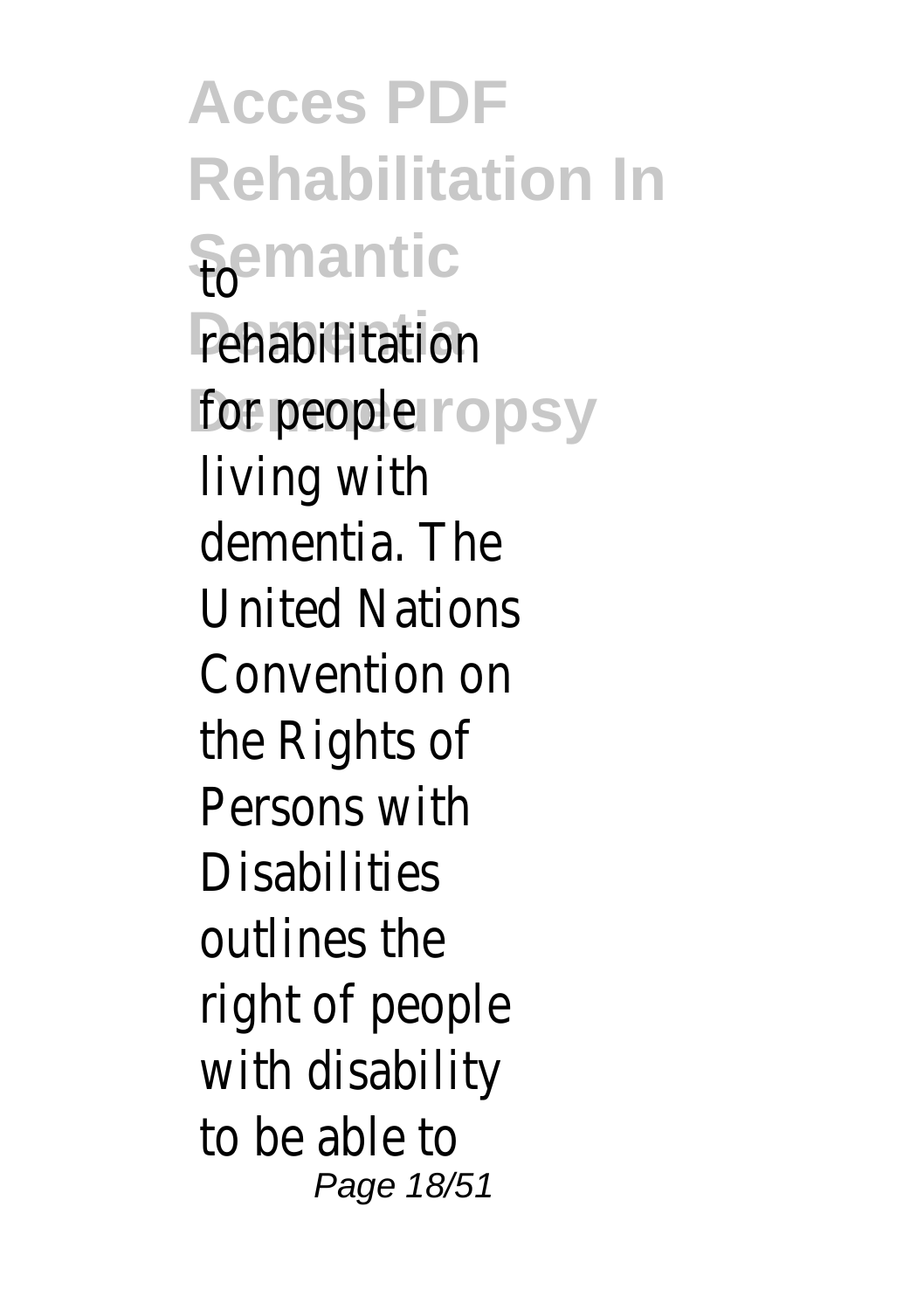**Acces PDF Rehabilitation In Semantic** attain and maintain maximum **Independence, psy** with the assistance of comprehensive rehabilitation services (Article 26(1))  $\prod$ 

The Efficacy of Emotion Recognition Page 19/51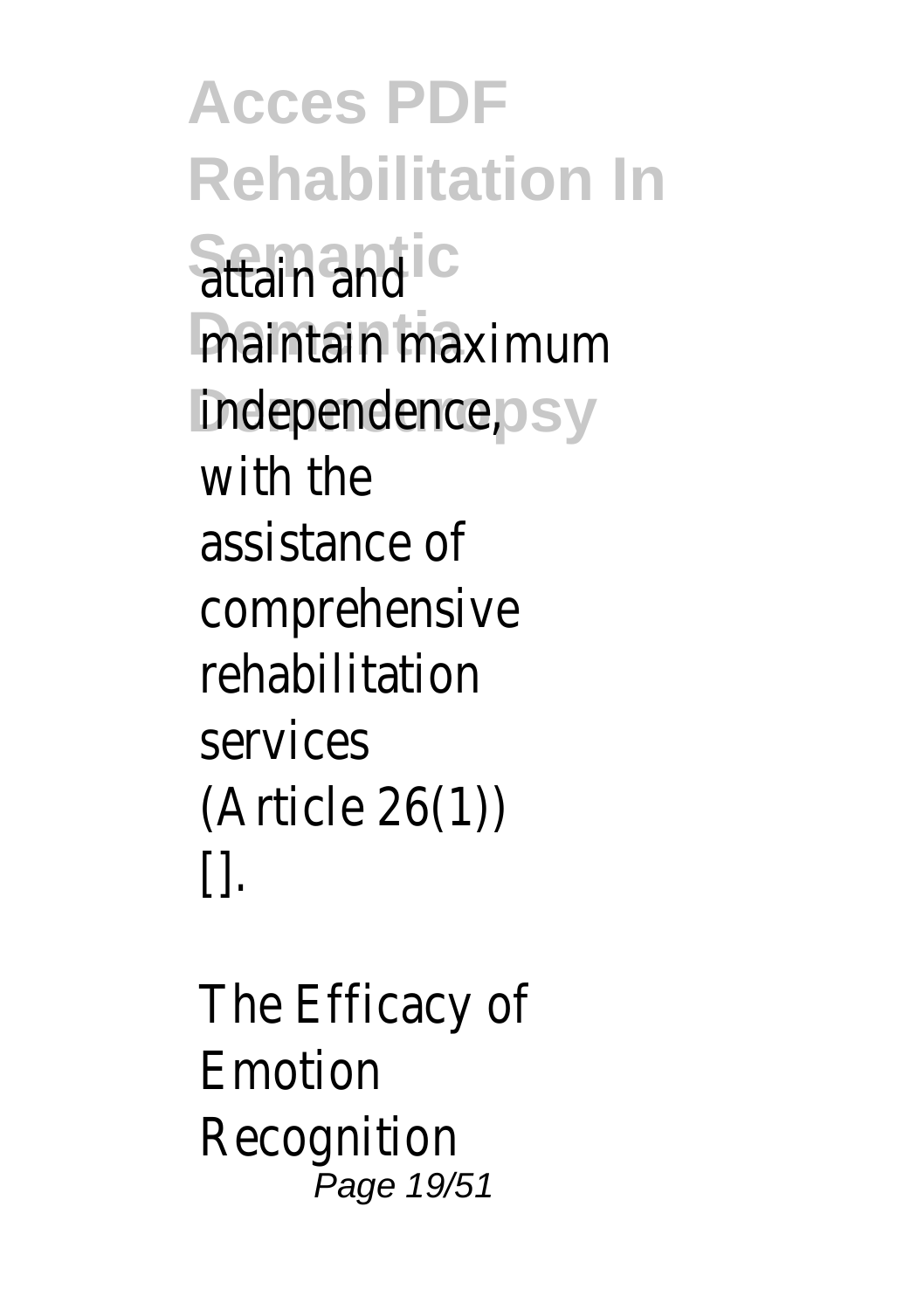**Acces PDF Rehabilitation In Rehabilitation Formentia** Background: opsy Anomia is a common and debilitating symptom for many dementia sufferers, but is particularly marked in patients with the semantic variant of Page 20/51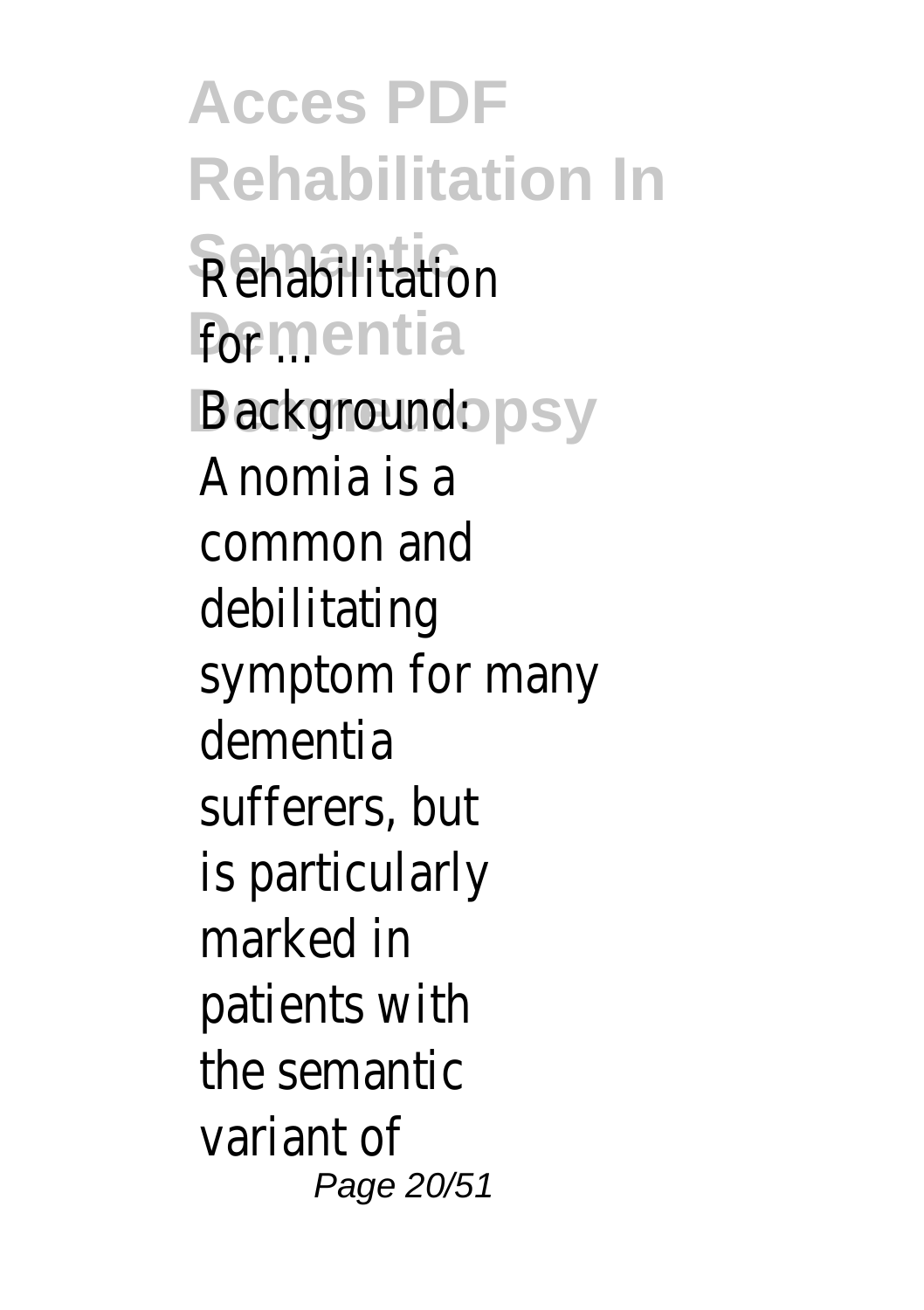**Acces PDF Rehabilitation In Semantic progressive** aphasia,europsy semantic dementia (SD). Recent studies have demonstrated that throug

(PDF) Rehabilitation in semantic dementia: Study Page 21/51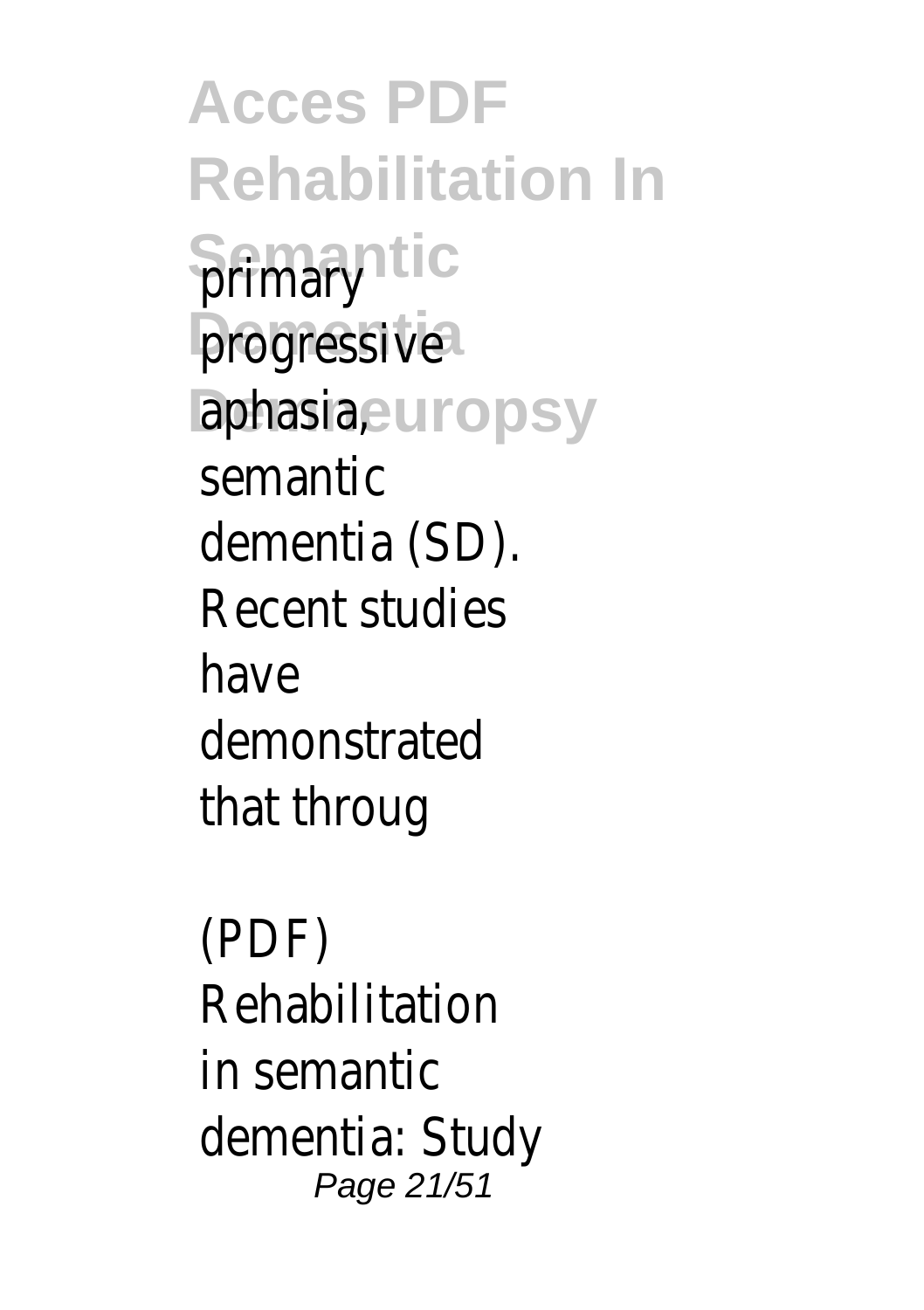**Acces PDF Rehabilitation In** Semantic **Bier N, Macoir D, Gagnon L, Vansy** der Linden M, Louveaux S, Desrosiers J. Known, lost, and recovered: Efficacy of formal-semantic therapy and spaced retrieval method in a case of semantic Page 22/51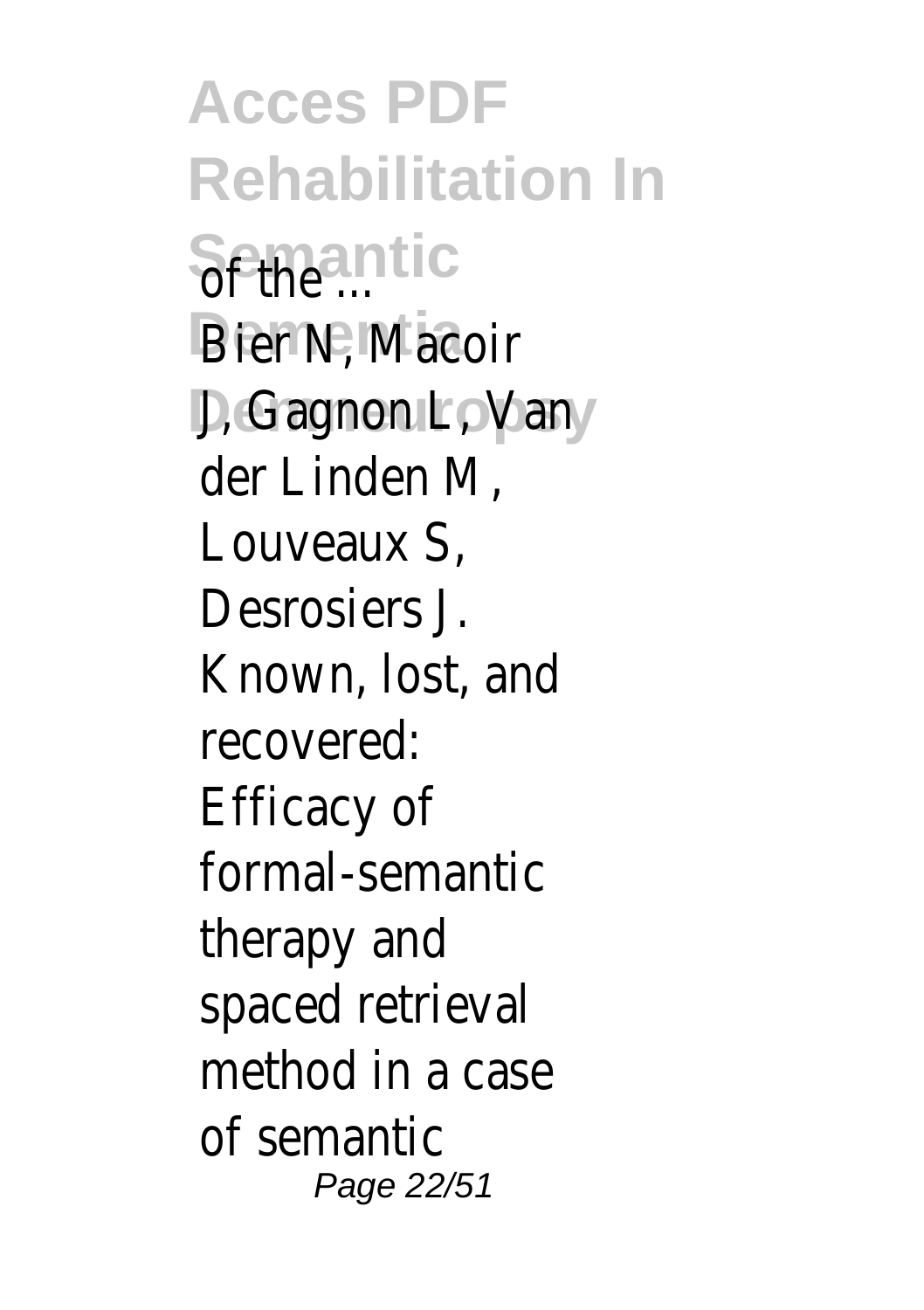**Acces PDF Rehabilitation In Semantic** dementia. Aphasiology<sup>®</sup> **Demneuropsy** 2009;23:210-235. [ Links ] Senaha MLH, Caramelli P, Porto CS, Nitrini R. Semantic dementia Brazilian study of nineteen cases.

Rehabilitation Page 23/51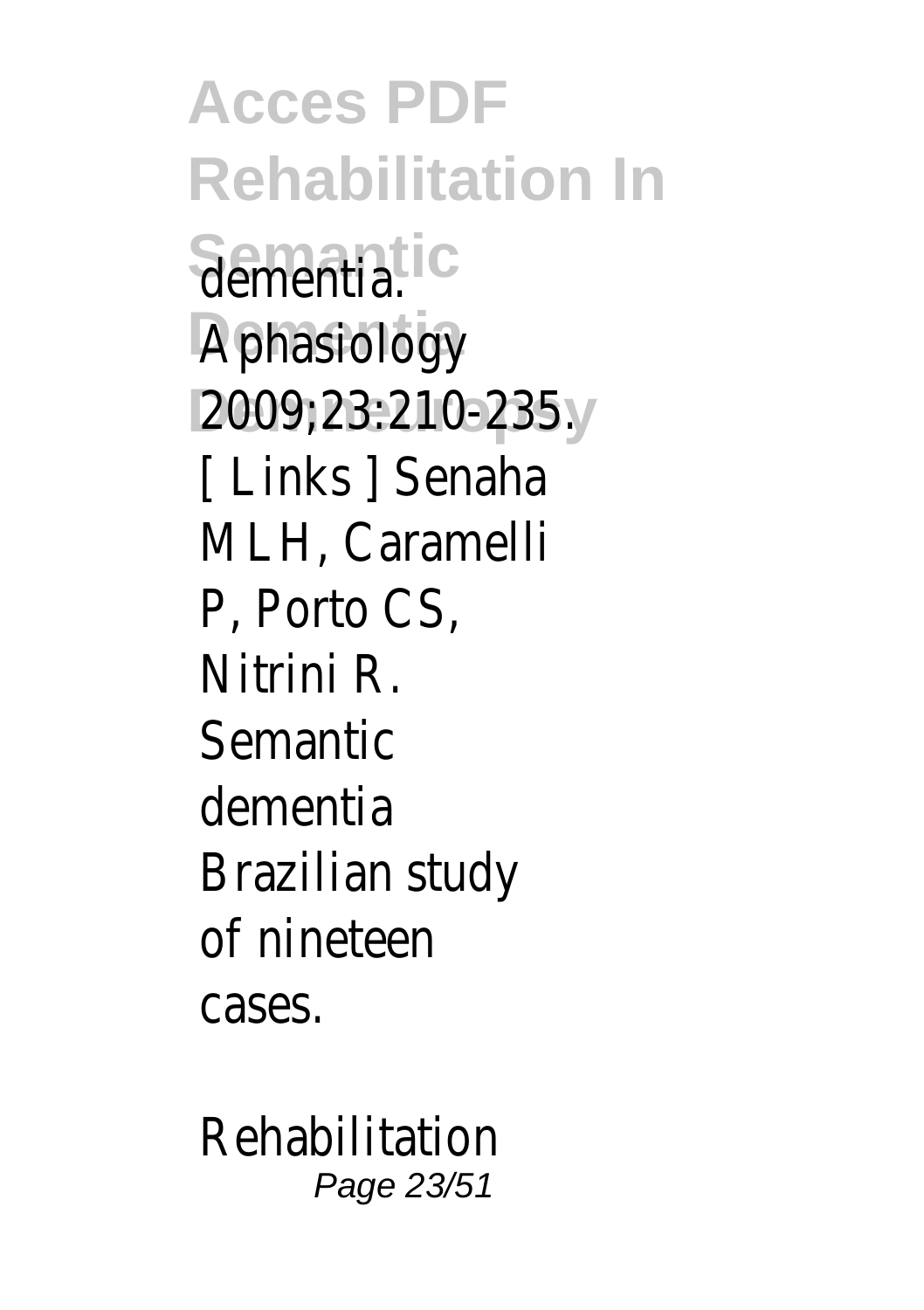**Acces PDF Rehabilitation In Semantic** for people living with la dementia: A ... psy One thing semantic dementia does have in common with many other types of dementia, however, is that symptoms usually develop slowly and worsen over Page 24/51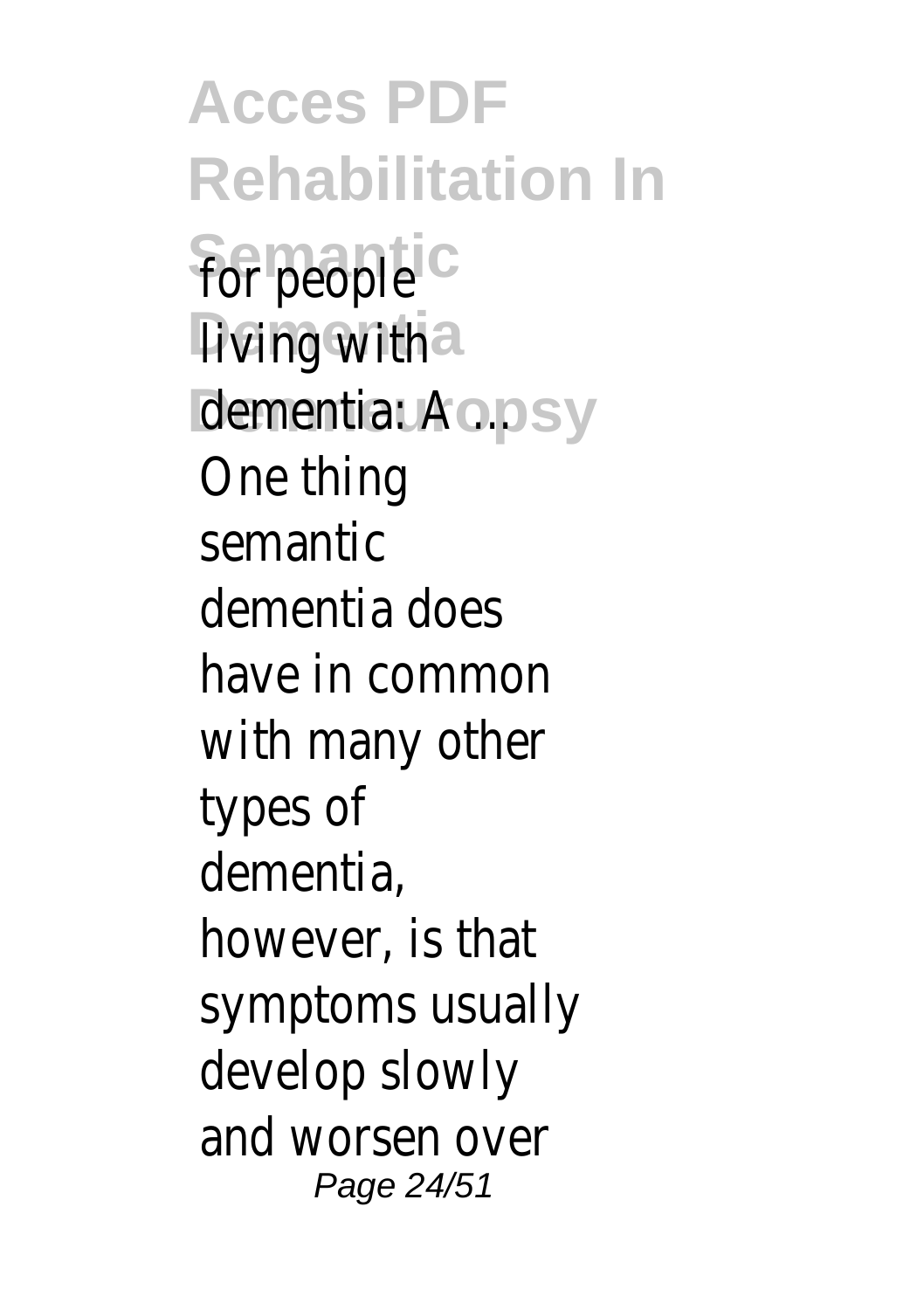**Acces PDF Rehabilitation In Semantic** a number of years.entia **Crucially, aropsy** person living with semantic dementia can still be able to recollect recent life events and continue to respond positively to everyday life activities and Page 25/51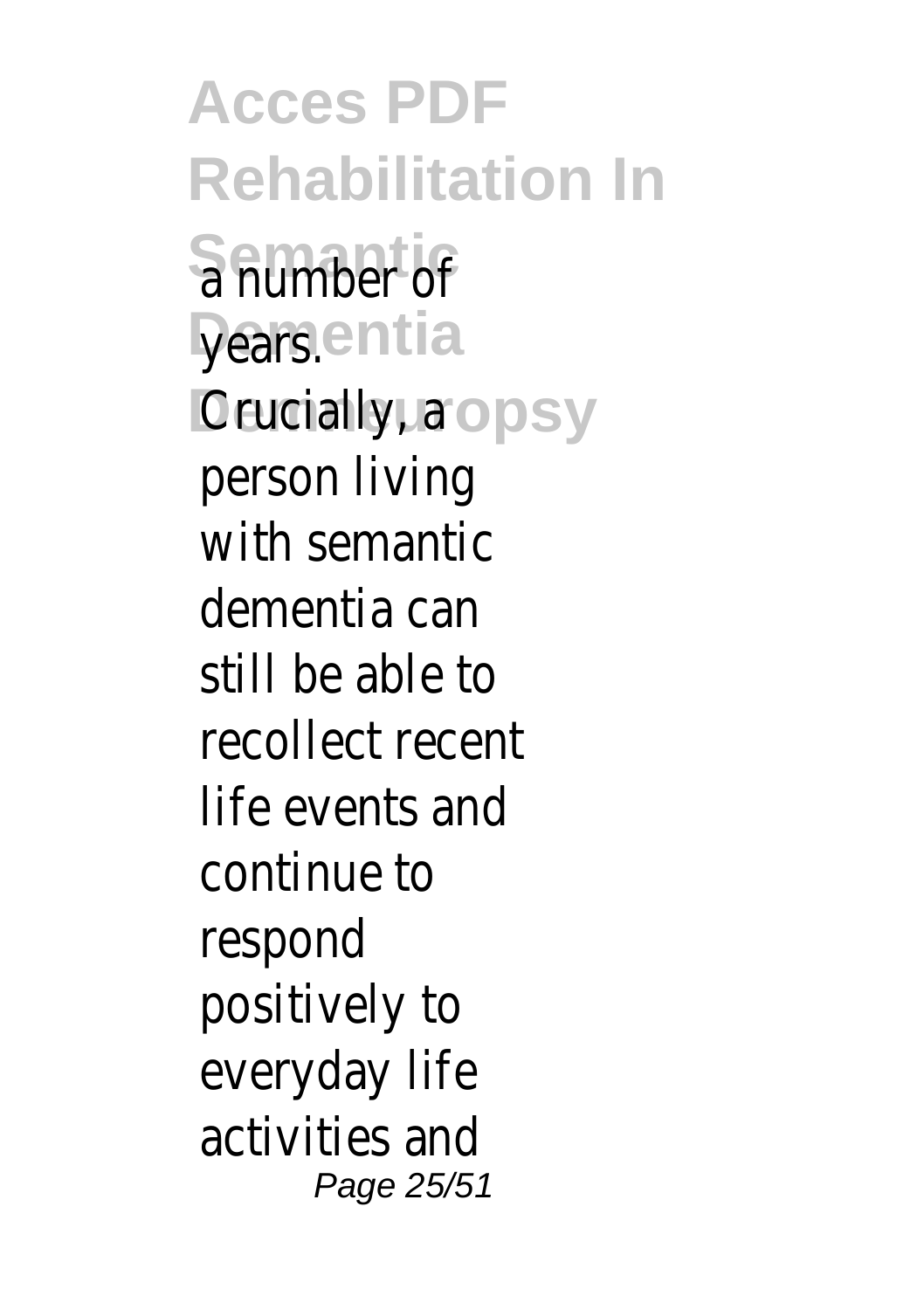**Acces PDF Rehabilitation In Semantic** routines, particularly in **familianeuropsy** environments.

Dementia e Neuropsychologia Introduction. Semantic dementia, also termed the 'semantic variant of primary Page 26/51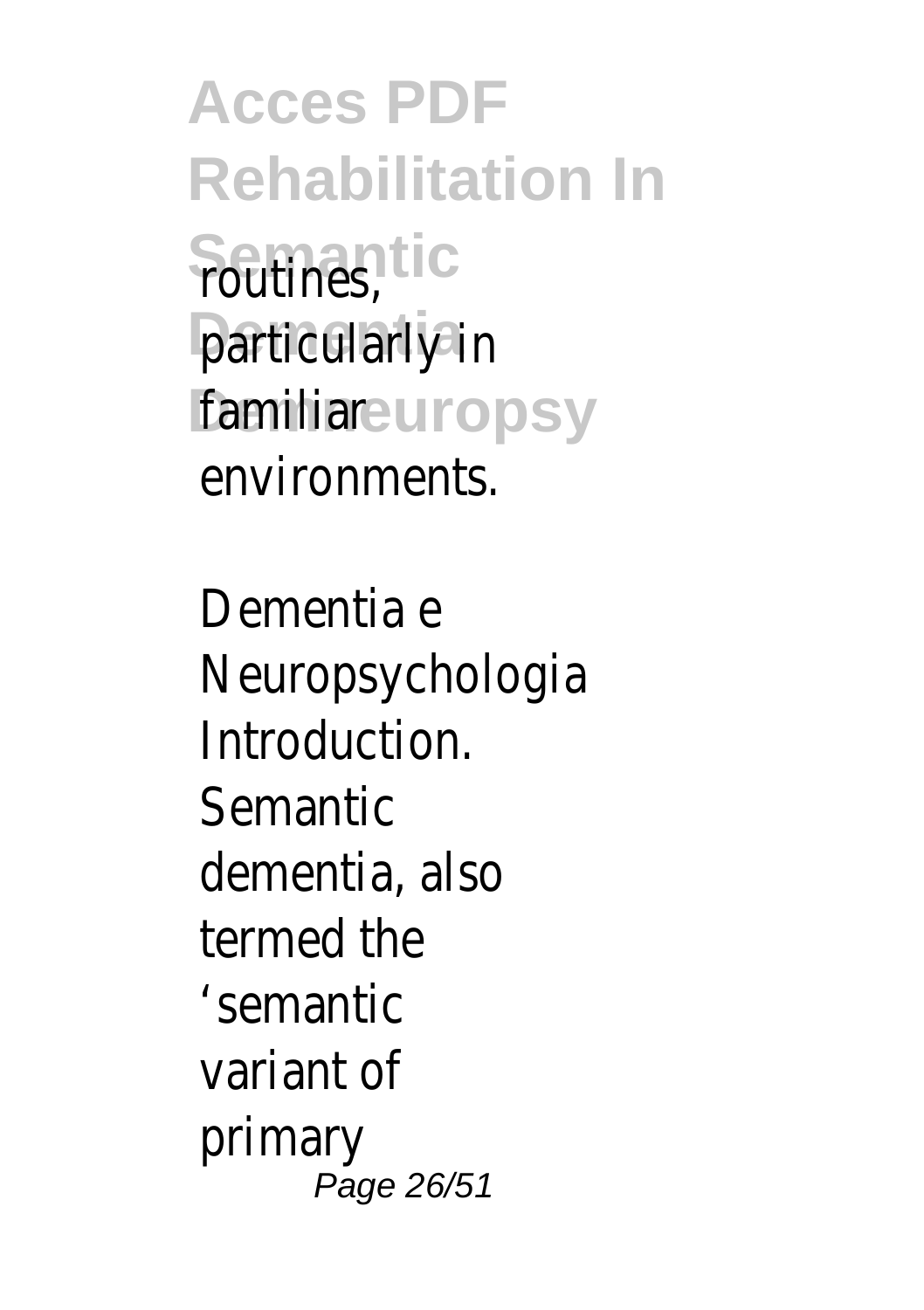**Acces PDF Rehabilitation In S**progressive<sup>C</sup> aphasia', is a **Itype of europsy** frontotemporal dementia with a progressive and striking receptive and expressive communication disorder (Neary et al. 1998, Gorno-Tempini et al. 2011).It Page 27/51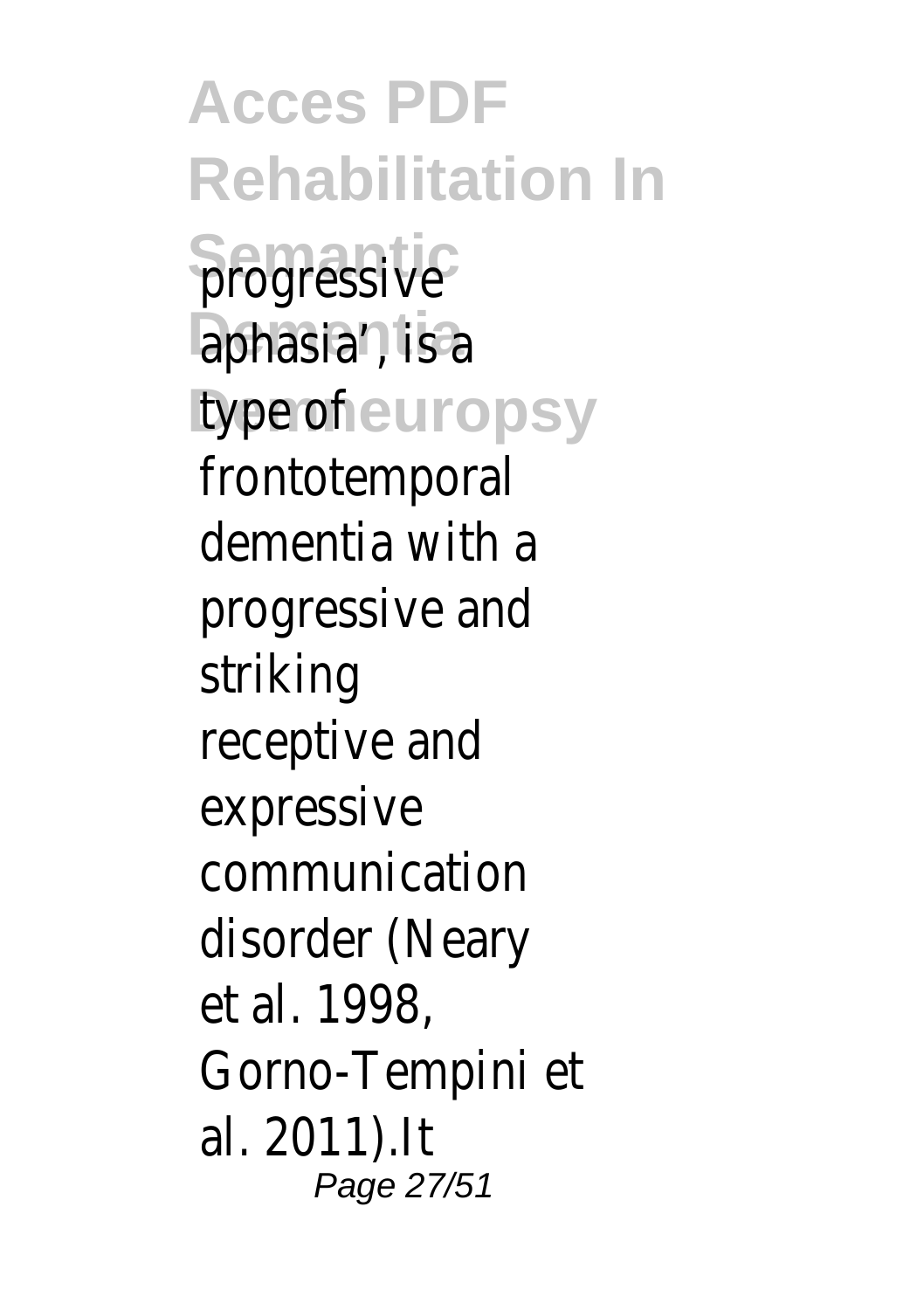**Acces PDF Rehabilitation In Semantic** arises from a progressive<sup>1</sup> erosion of uropsy semantic memory affecting all modalities due to bilateral, often asymmetrical, damage to ...

What is Semantic Dementia? | The Neighbors of Page 28/51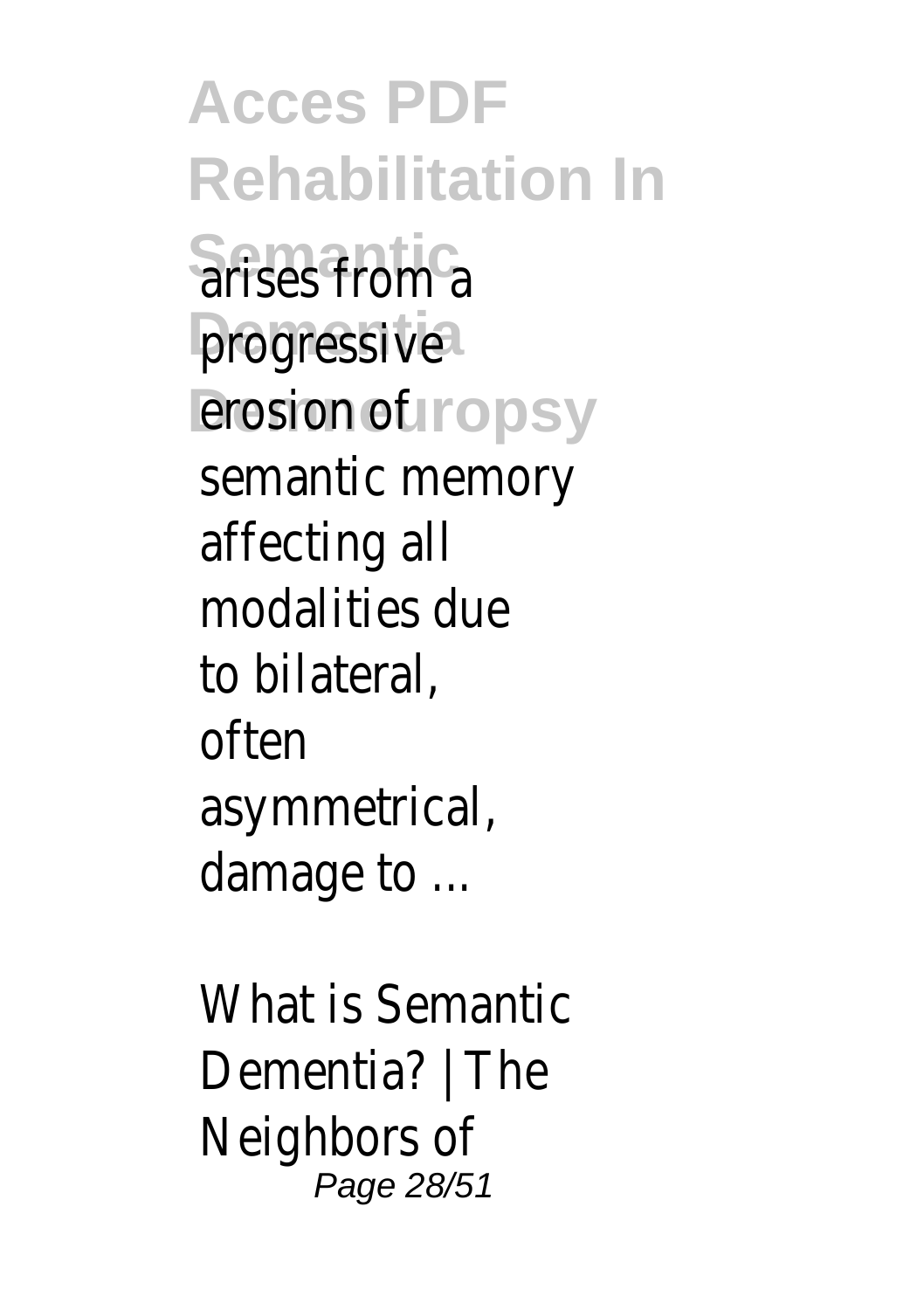**Acces PDF Rehabilitation In Bunn County** "Our work ia focuses around sy supporting people to live as well as possible with dementia, helping them retain as much independence, functional ability and overall quality Page 29/51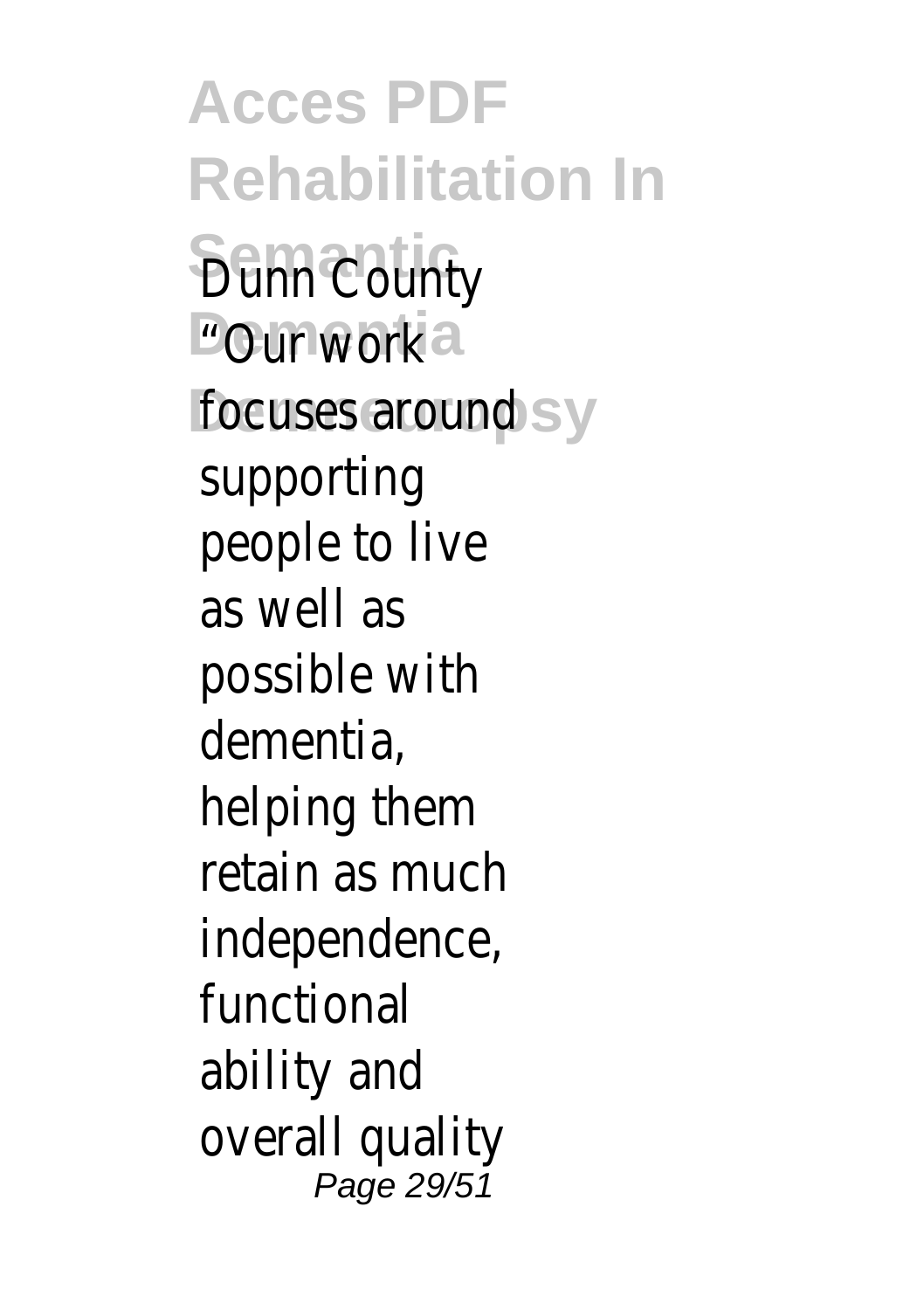**Acces PDF Rehabilitation In Semantic** of life as possible,<sup>"tia</sup> **explained Linda** sy Clare, a professor of clinical psychology of aging and dementia at the University of Exeter in the U.K., who has been leading its cognitive Page 30/51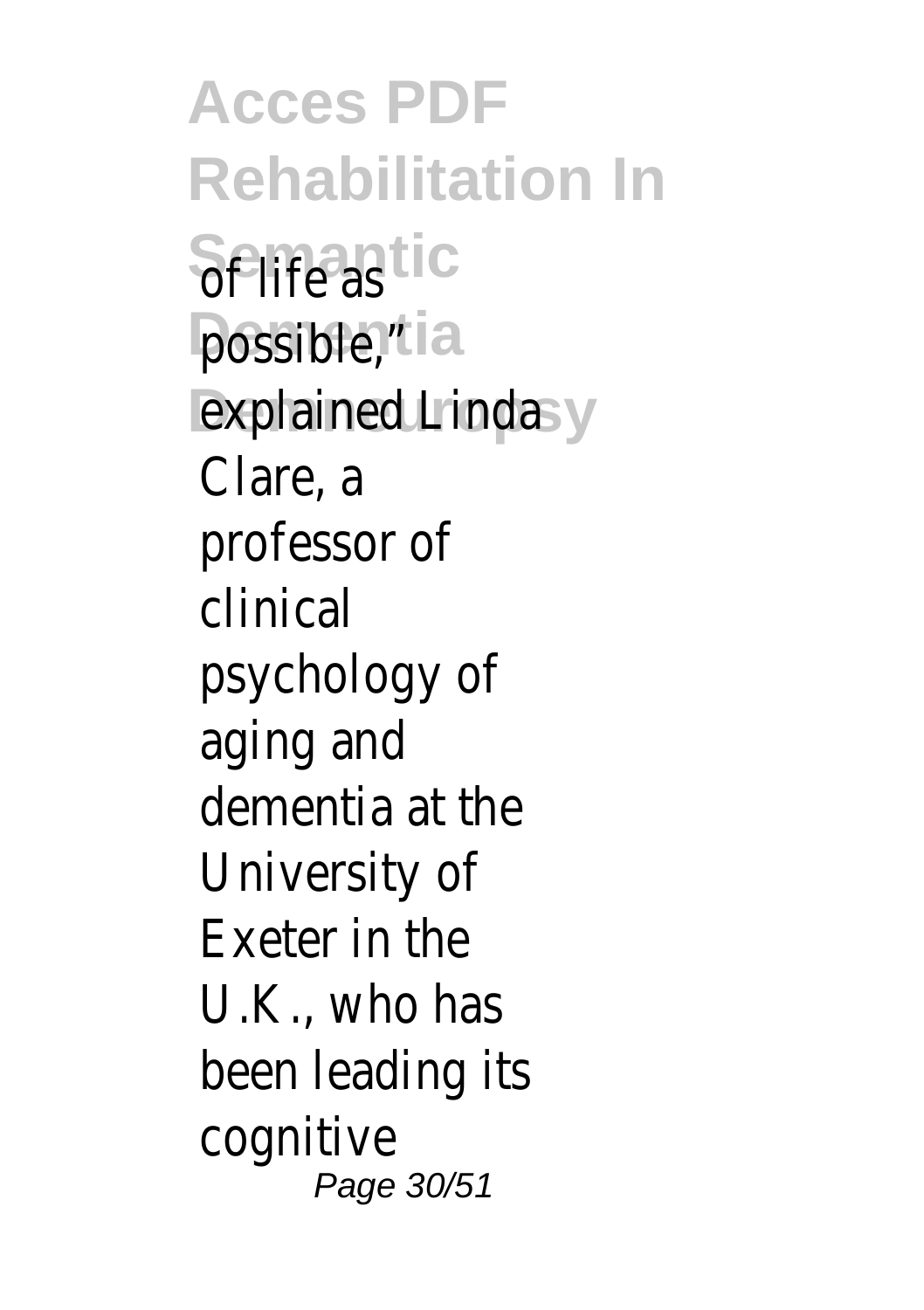**Acces PDF Rehabilitation In Fehabilitation** program<sup>tia</sup> **Demneuropsy** Rehabilitation In Semantic Dementia Demneuropsy Semantic dementia is one variant of frontotemporal dementia, where progressive loss of conceptual Page 31/51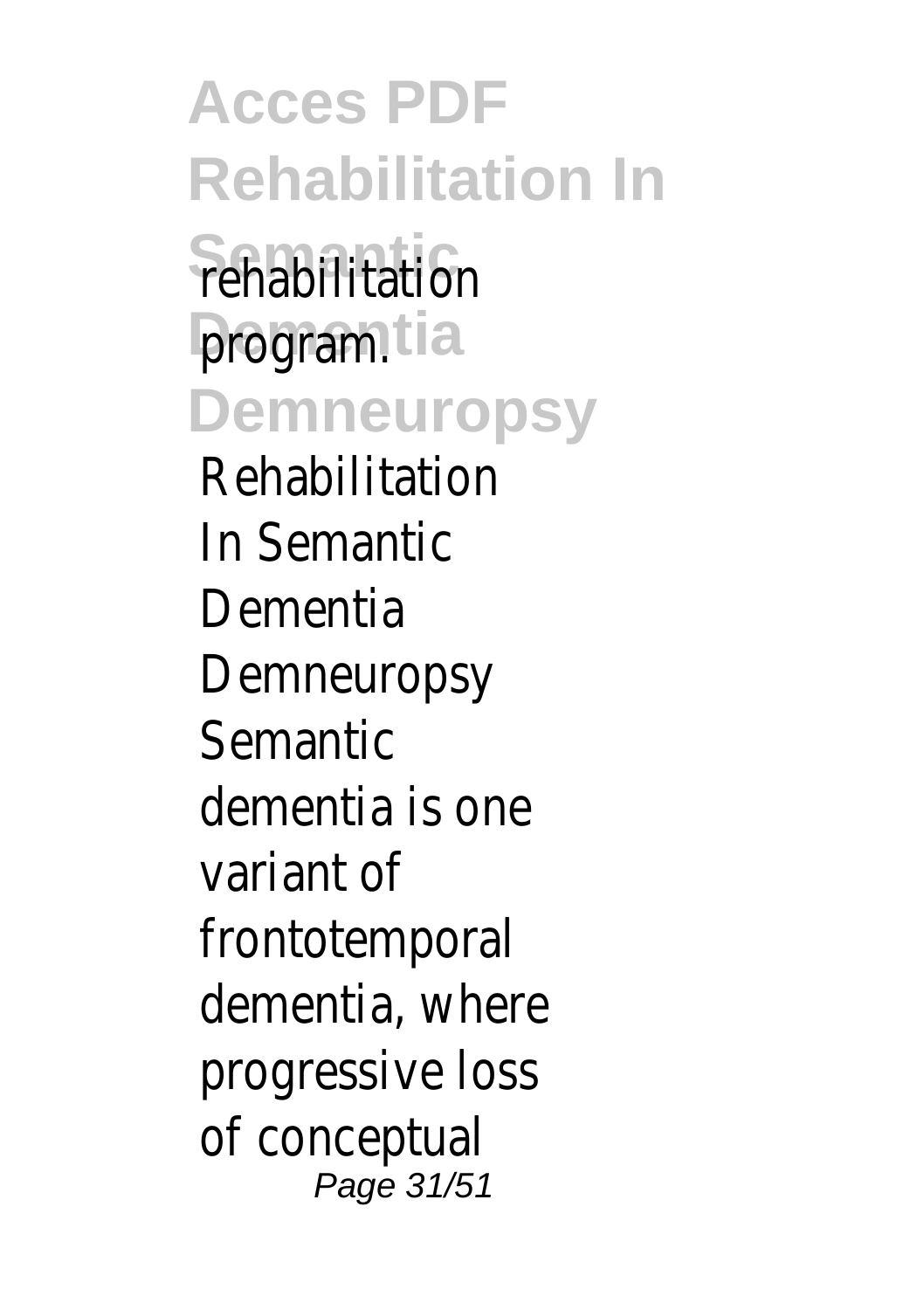**Acces PDF Rehabilitation In Semantic** knowledge (semantic<sup>1</sup>a memory) leads to y receptive and expressive language difficulties, with individuals experiencing problems in finding words when talking and understanding the speech of Page 32/51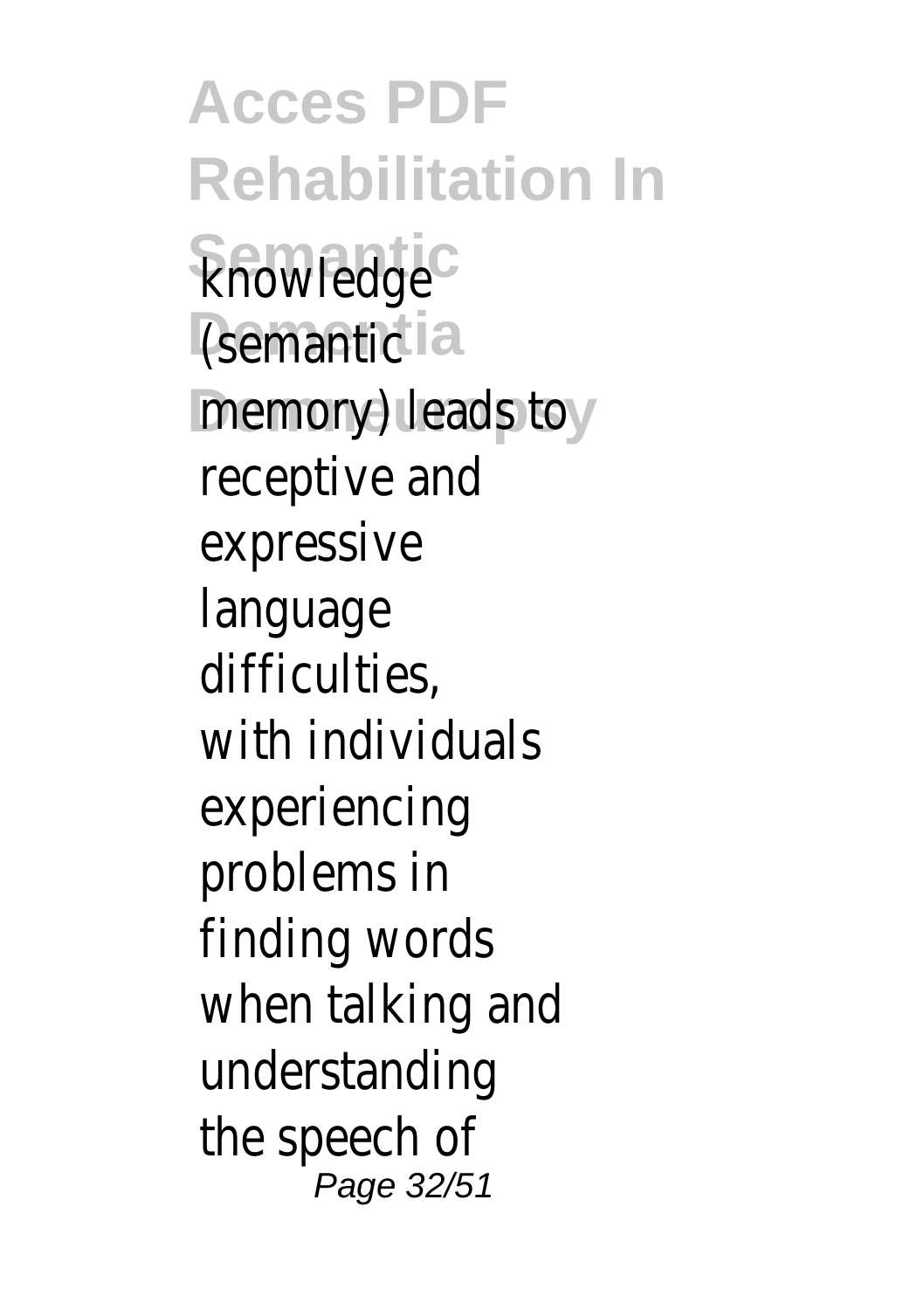**Acces PDF Rehabilitation In Semantic** others, alongsidetia **changes in ropsy** personality and behaviour (Hodges and Patterson, 2007).

Rehabilitation in semantic dementia - demne uropsy.com.br Bookmark File Page 33/51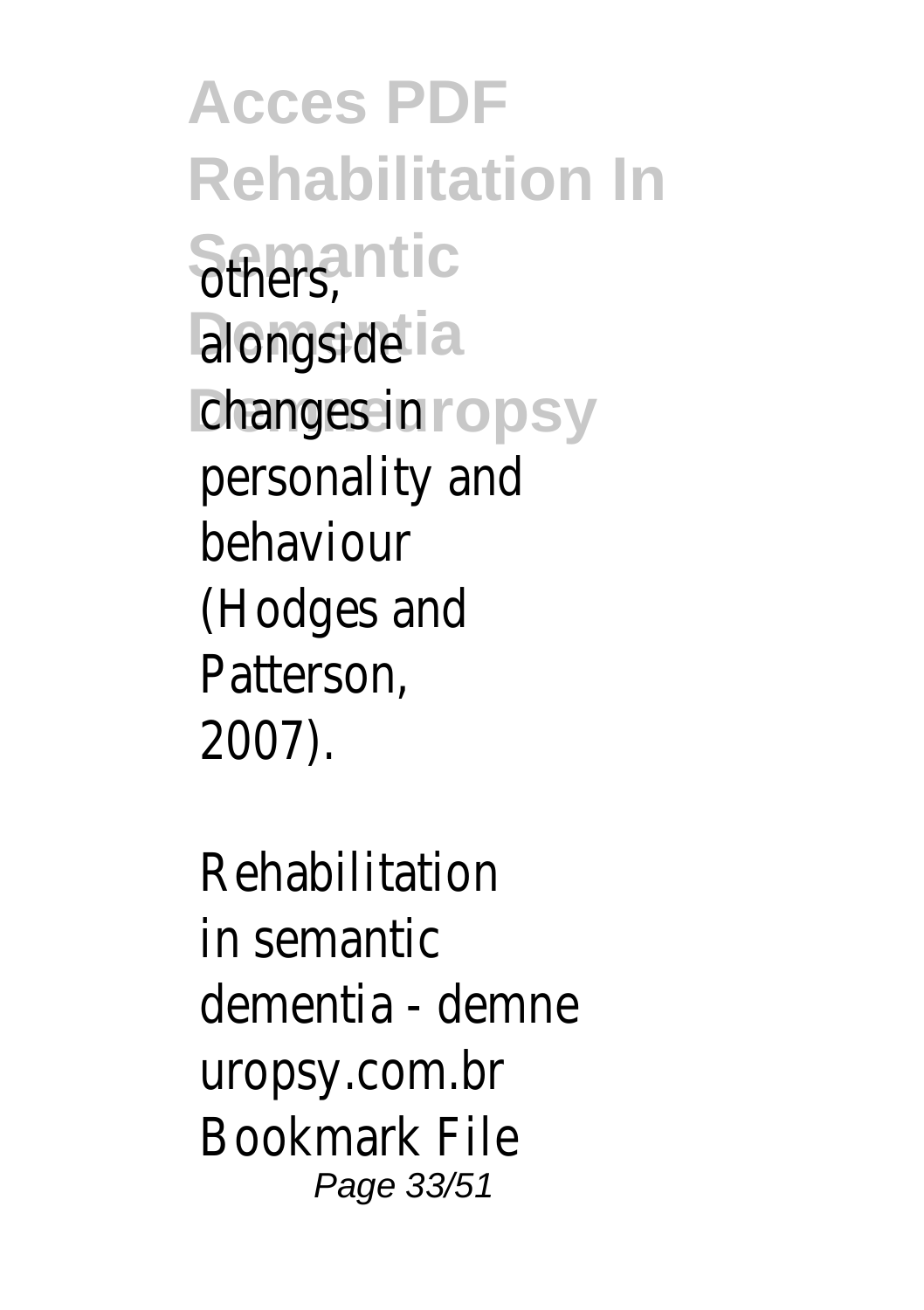**Acces PDF Rehabilitation In Semantic Rehabilitation** In Semantic<sup>o</sup>psy Dementia Demneuropsy Rehabilitation In Semantic **Dementia** Demneuropsy. prepare the rehabilitation in semantic dementia demneuropsy to Page 34/51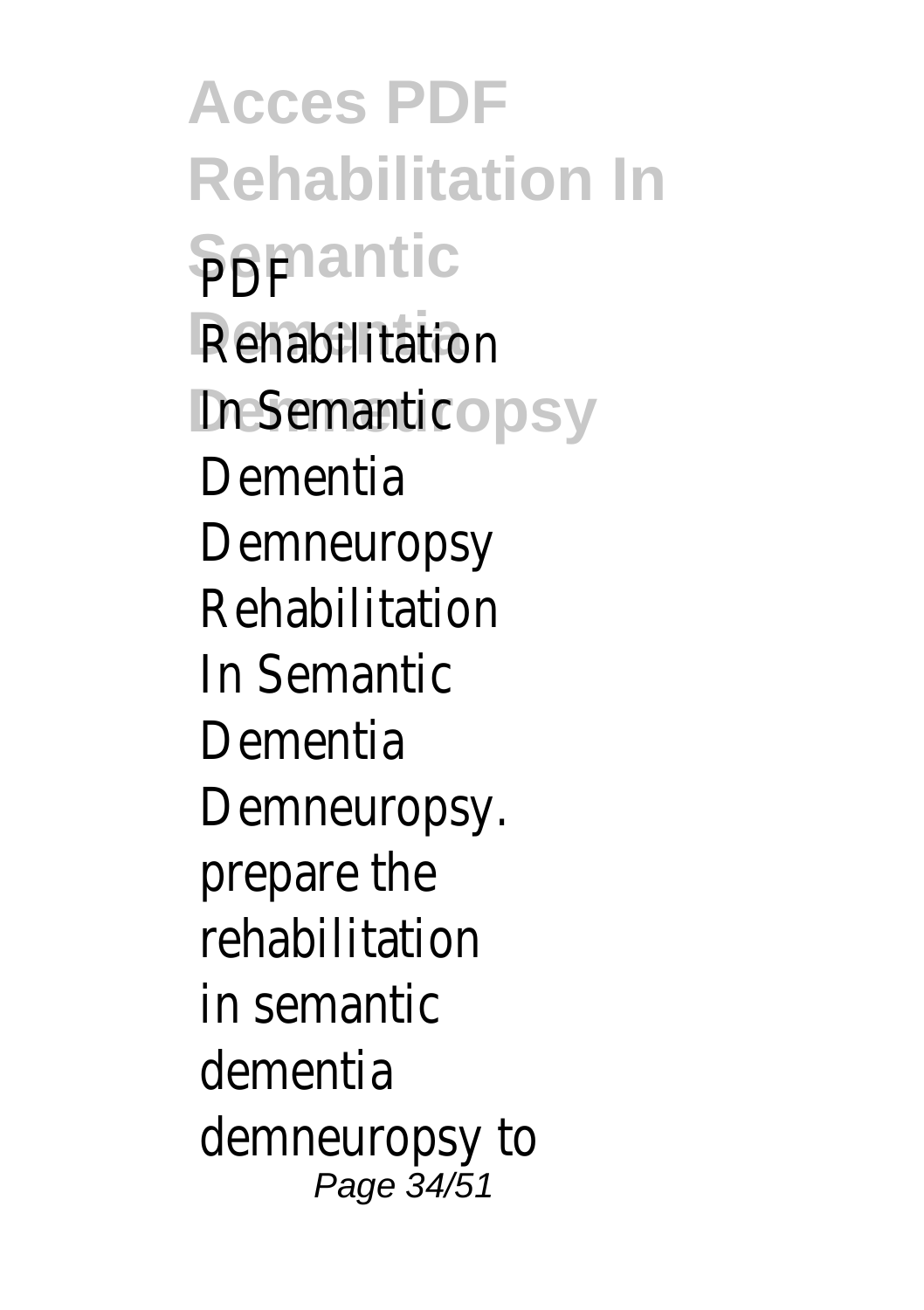**Acces PDF Rehabilitation In Sain access to** every daylight **is withing uropsy** acceptable limits for many people. However, there are still many people who after that don't taking into consideration reading.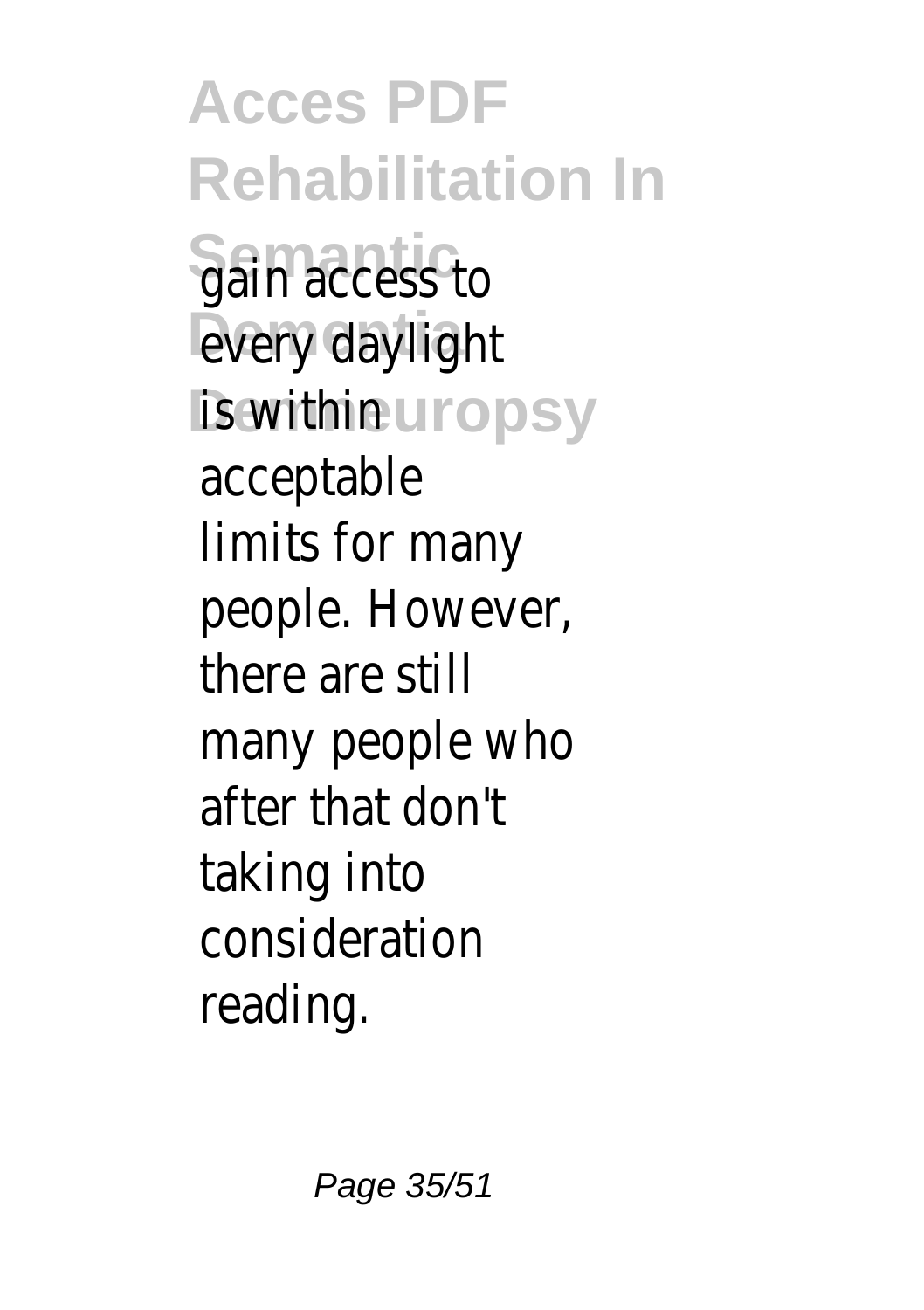**Acces PDF Rehabilitation In Rehabilitation In Semantic** Dementiauropsy Demneuropsy Rehabilitation in semantic dementia Study of the effectiveness of lexical reacquisition in three patients Mirna Lie Hosogi Senaha1, Sonia Page 36/51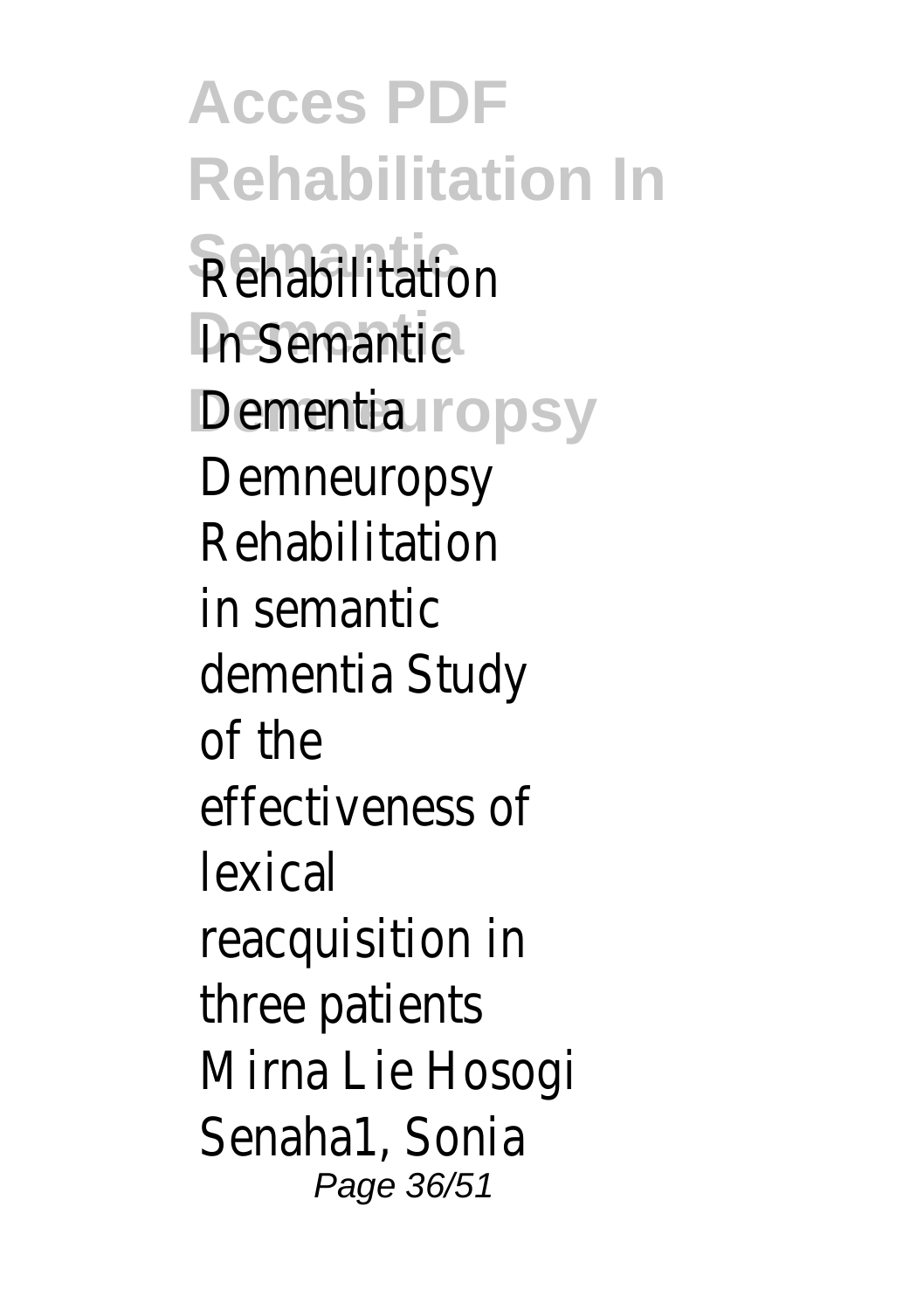**Acces PDF Rehabilitation In Maria Dozzi Dementia** Brucki2, Ricardo **Nitrini3**europsy Abstract – Although language rehabilitation in patients with primary progressive aphasia (PPA) is recommended, rehabilitation studies in this Page 37/51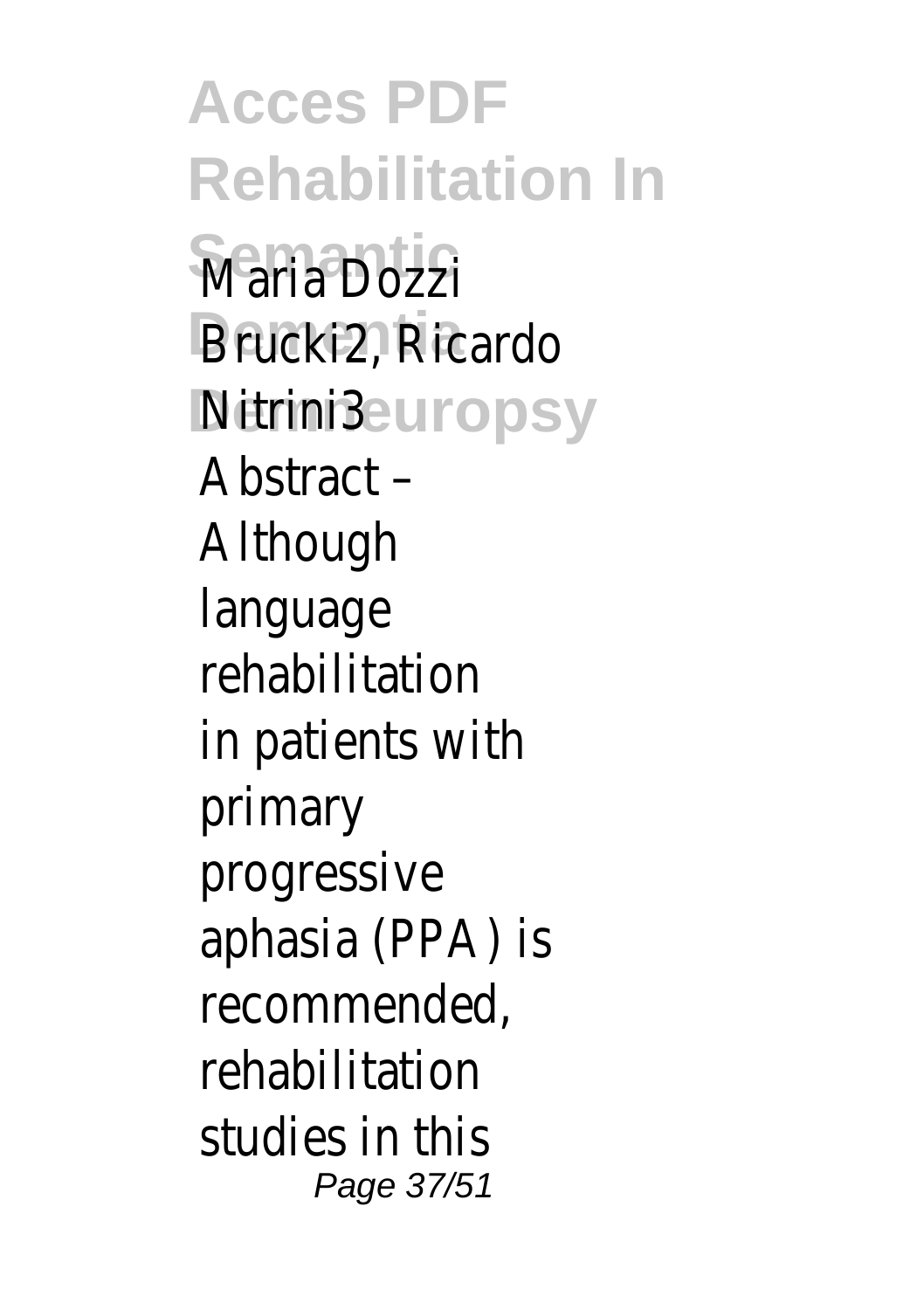**Acces PDF Rehabilitation In** Sinica<sup>ntic</sup> syndrome are scarce.europsy

Adapting to conversation with semantic dementia: using

...

Frontotemporal dementia (Pick's disease): gradual and continuous Page 38/51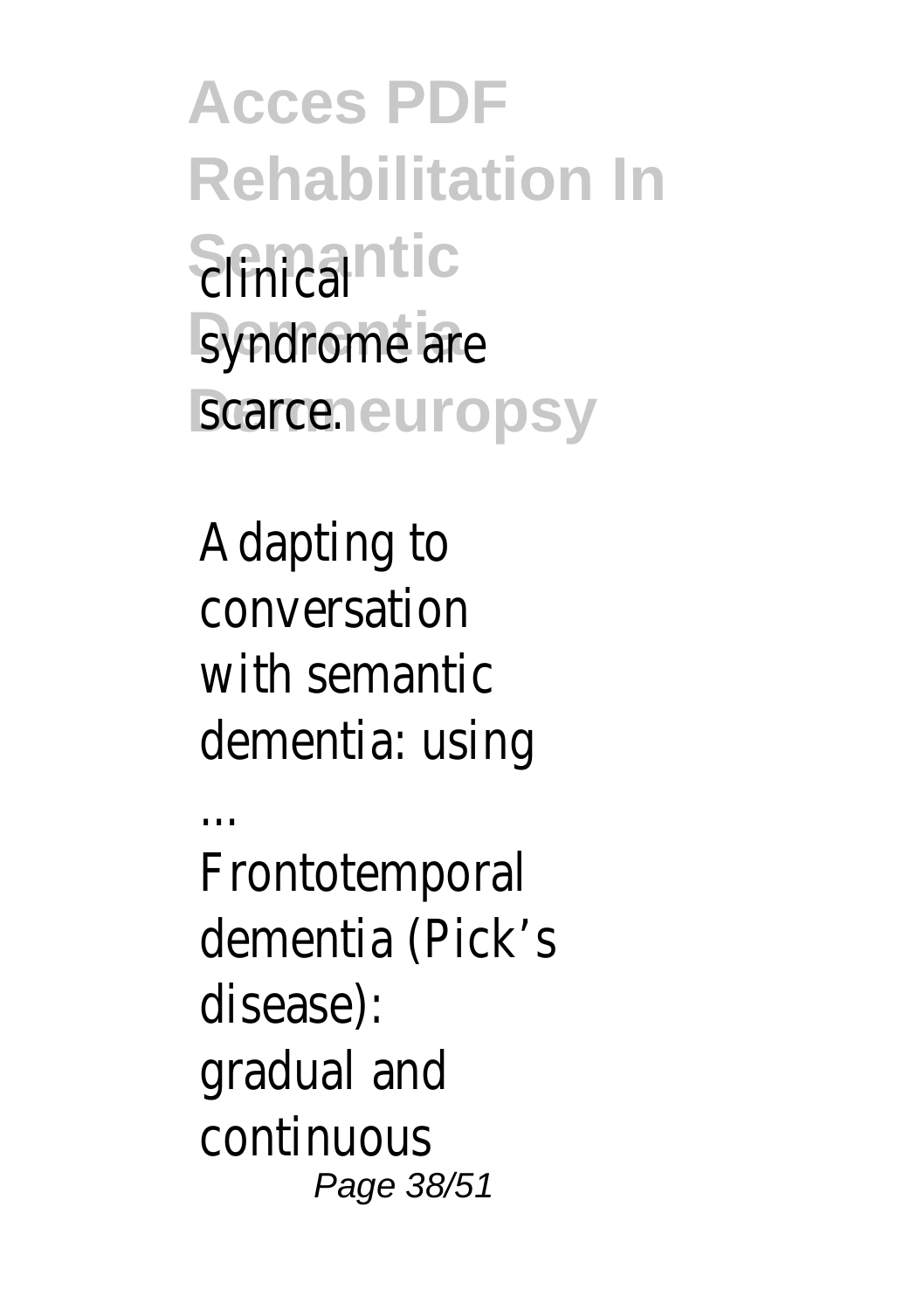**Acces PDF Rehabilitation In Sevolution**, with changes in a personality and sy behavior, such as disinhibition, apathy, hyperorality, etc., besides language alterations. There are three variations: 1) frontotemporal Page 39/51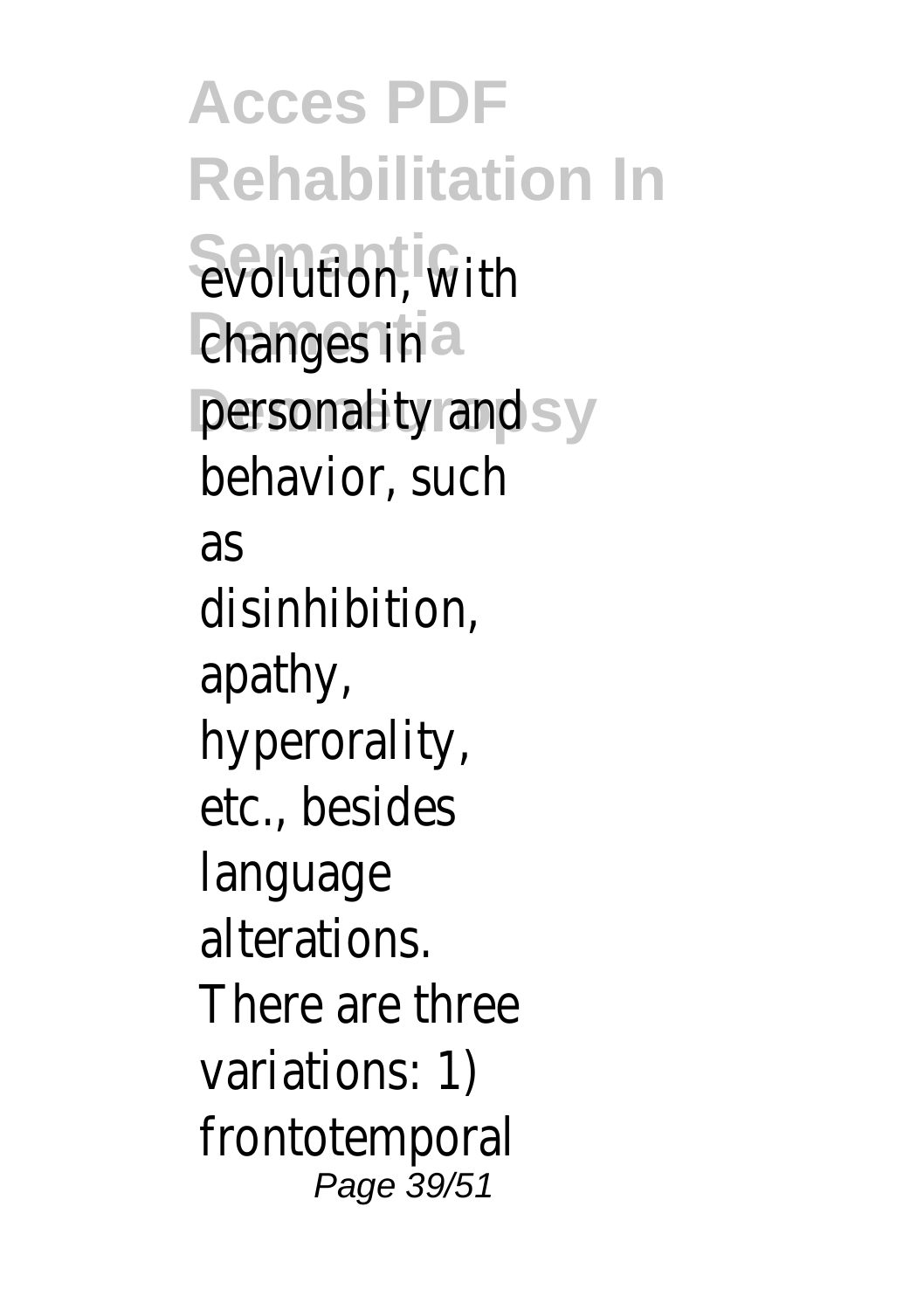**Acces PDF Rehabilitation In Semantic** dementia per se, 2) semantic dementia and, 3) sy primary progressive aphasia.

Giving Words New Life: Generalization of Word Retraining ... Semantic dementia (SD), Page 40/51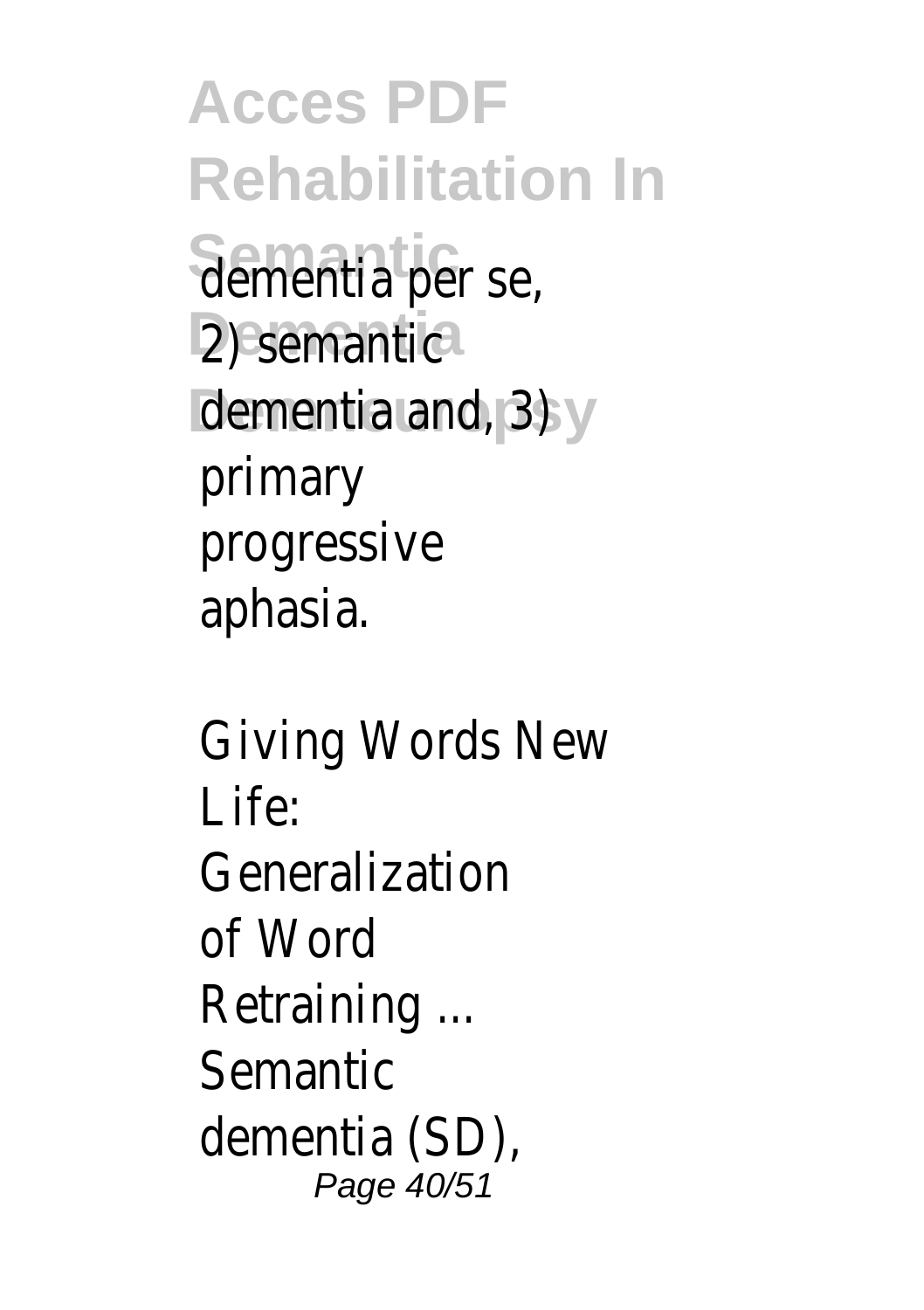**Acces PDF Rehabilitation In She of the main** *<u>Dinical</u>*ntia variants of ropsy frontotemporal dementia, presents a unique combination of clinical and imaging abnormalities.

Neuropsychologic al Page 41/51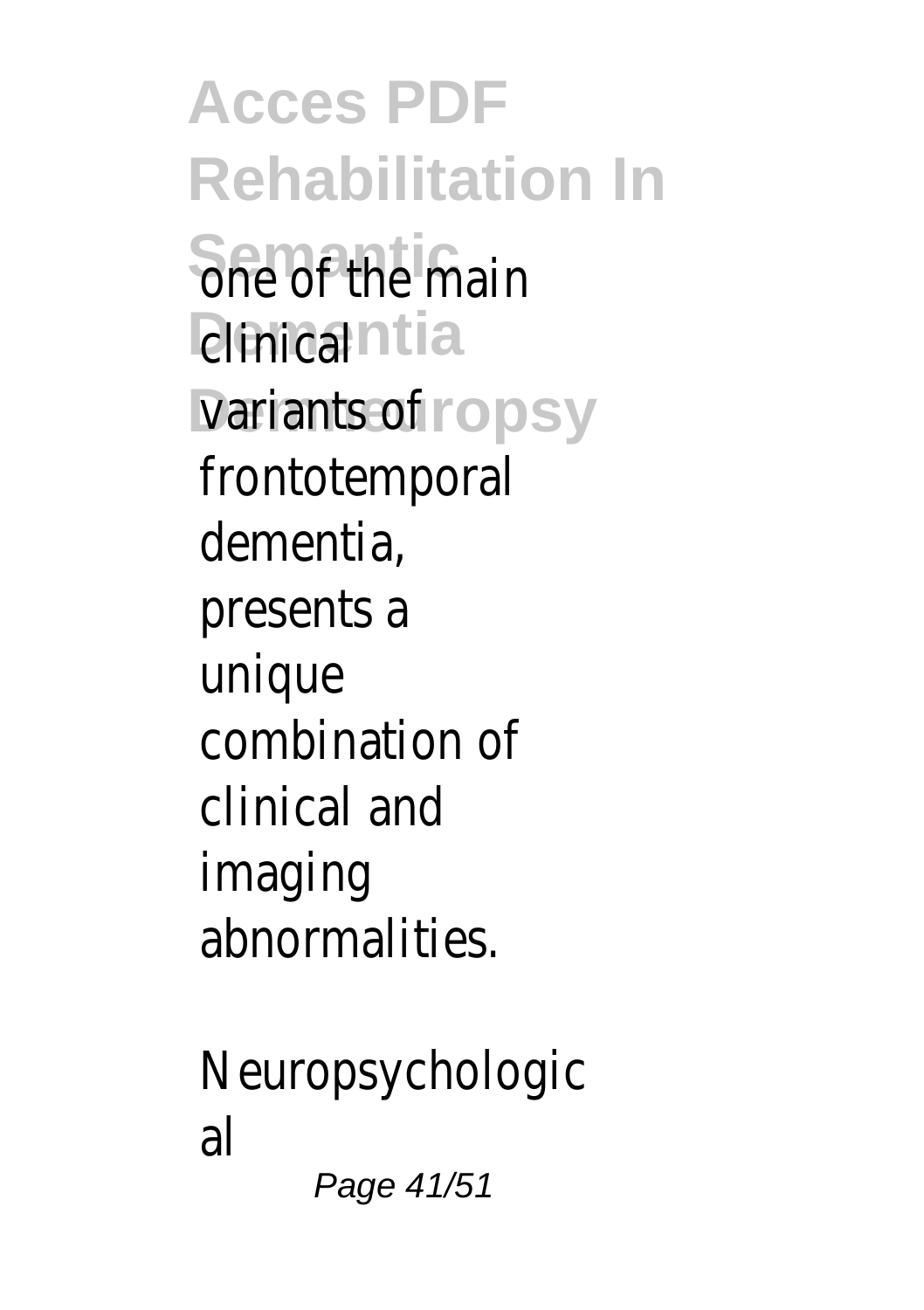**Acces PDF Rehabilitation In Rehabilitation** and People with Dementia uropsy The label "semantic dementia" (SD) was given by Neary et al. (1989) following the reporting of three patients who presented progressive semantic Page 42/51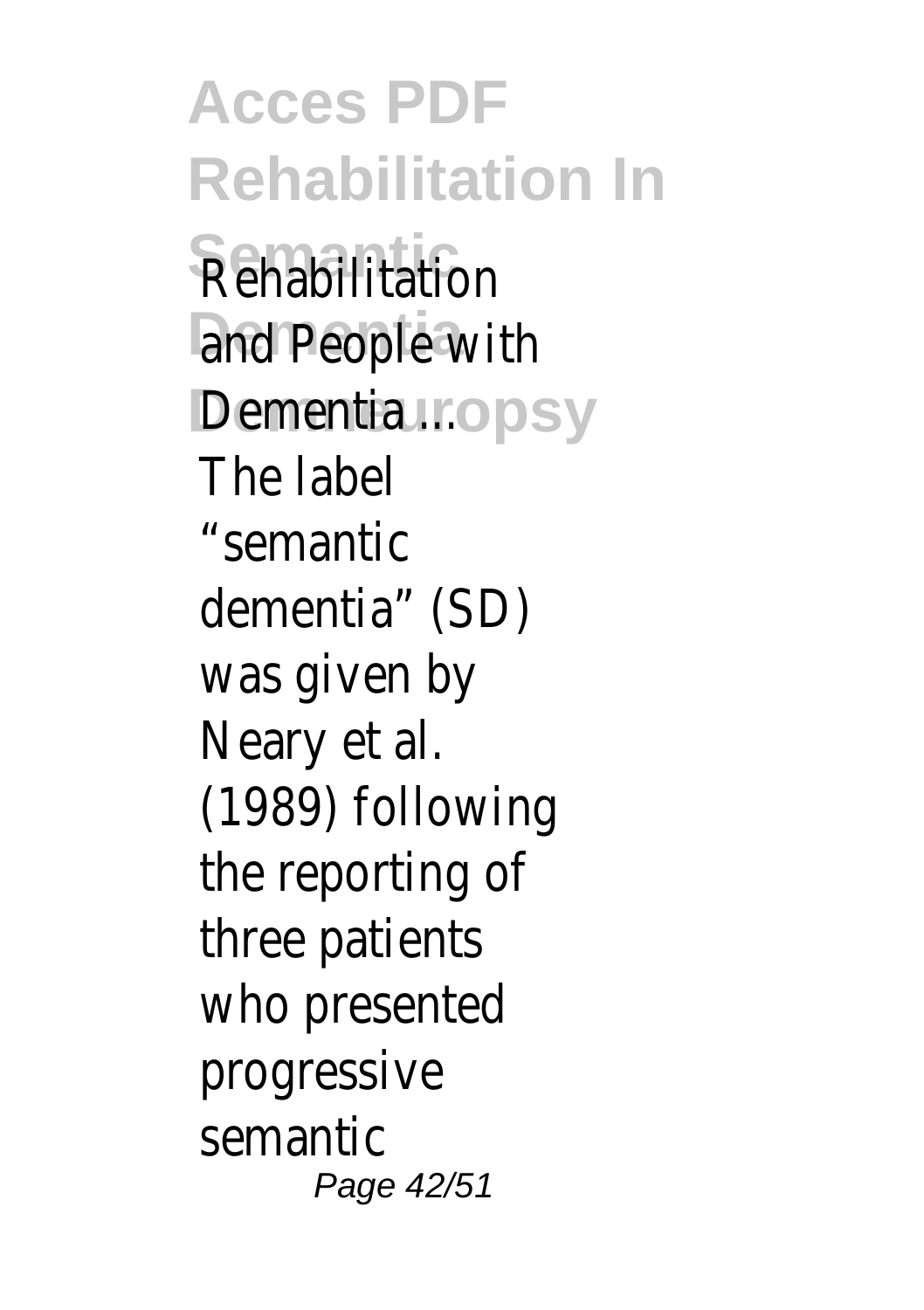**Acces PDF Rehabilitation In Semantic** disturbance, evidenced by **difficulty** in ropsy naming and understanding the meanings of words and objects. 2 The patients presented fluent verbal production, but anomic and difficulties in Page 43/51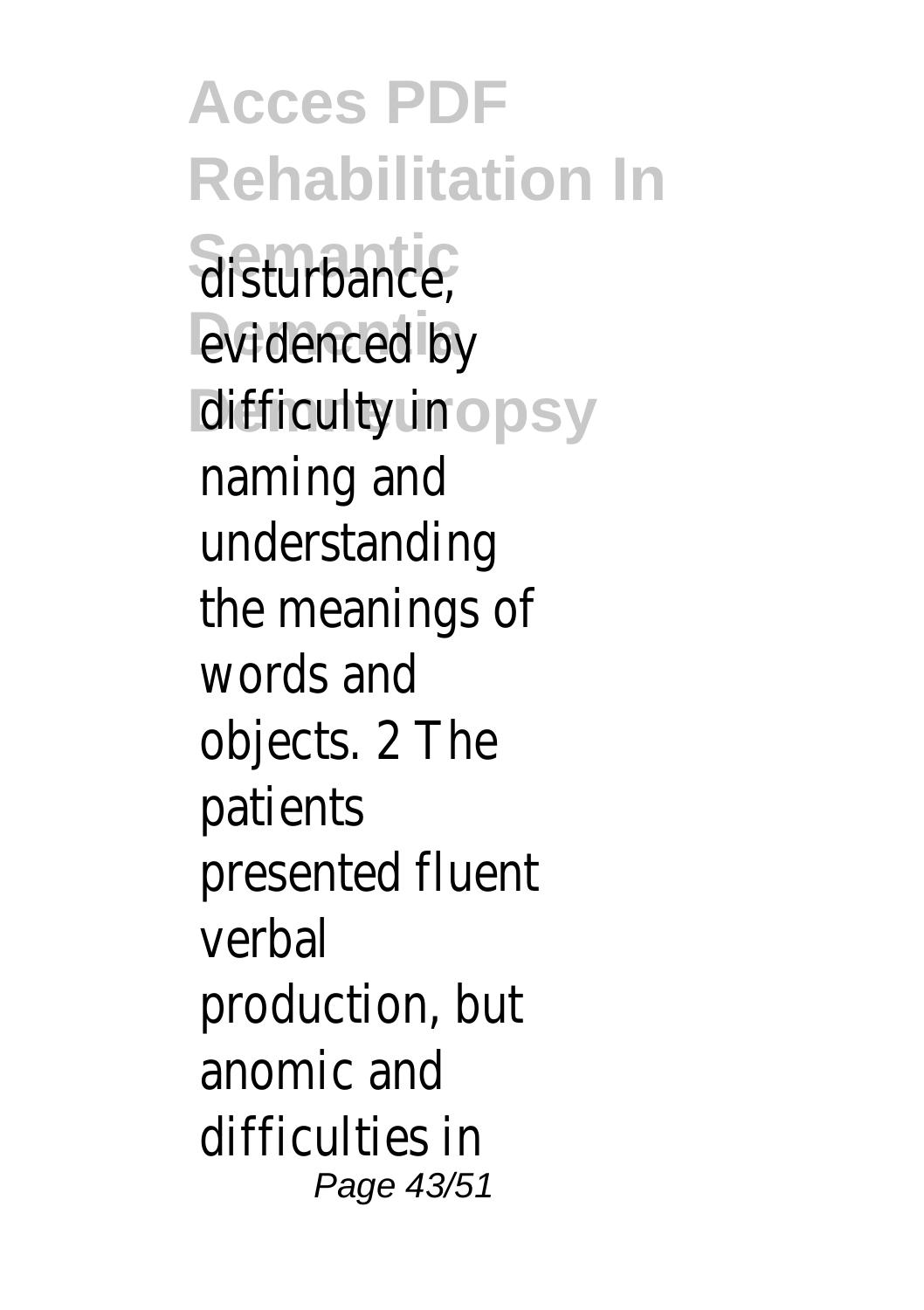**Acces PDF Rehabilitation In Semantic** semantic comprehension, despite theropsy preservation of syntactic ...

Semantic dementia: A unique clinicopa thological syndrome Semantic dementia (SD), also known as Page 44/51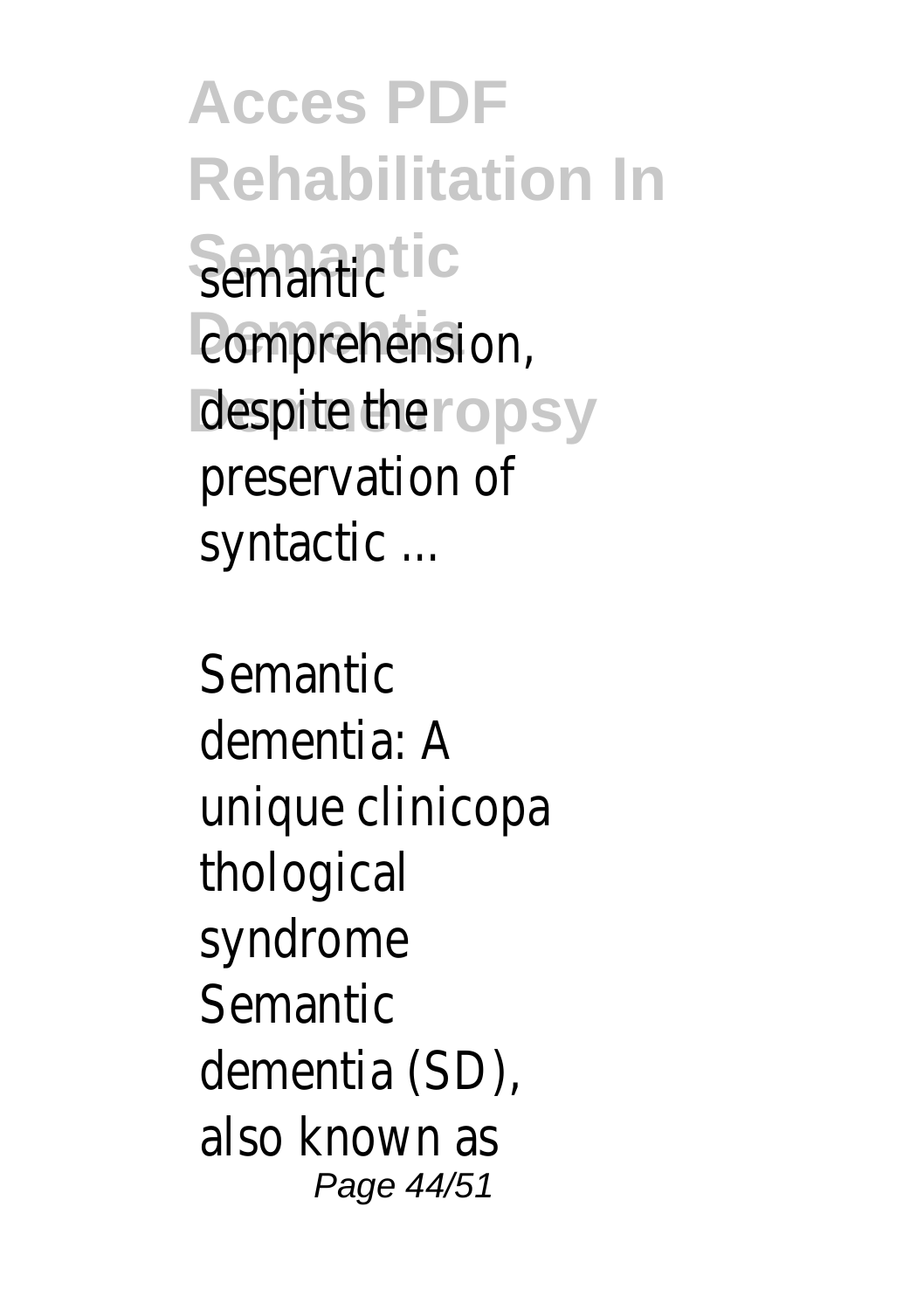**Acces PDF Rehabilitation In Semantic** semantic variant **primaryntia** progressiver opsy aphasia (svPPA), is a progressive neurodegenerativ e disorder characterized by loss of semantic memory in both the verbal and non-verbal domains. However, the Page 45/51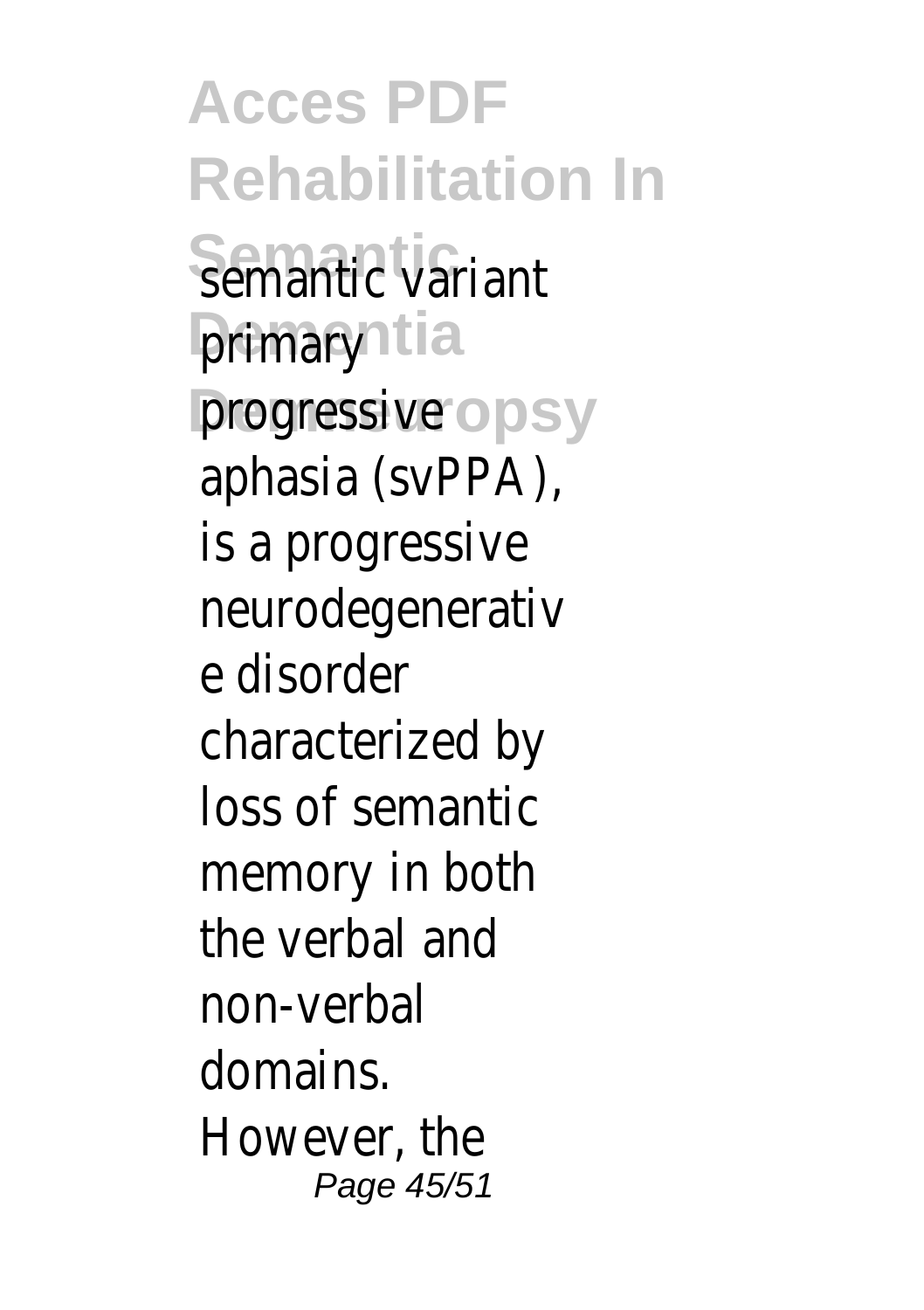**Acces PDF Rehabilitation In Semantic** most common presenting<sup>a</sup> symptoms are in y the verbal domain (with loss of word meaning). Semantic dementia is a disorder of semantic memory that causes patients to ...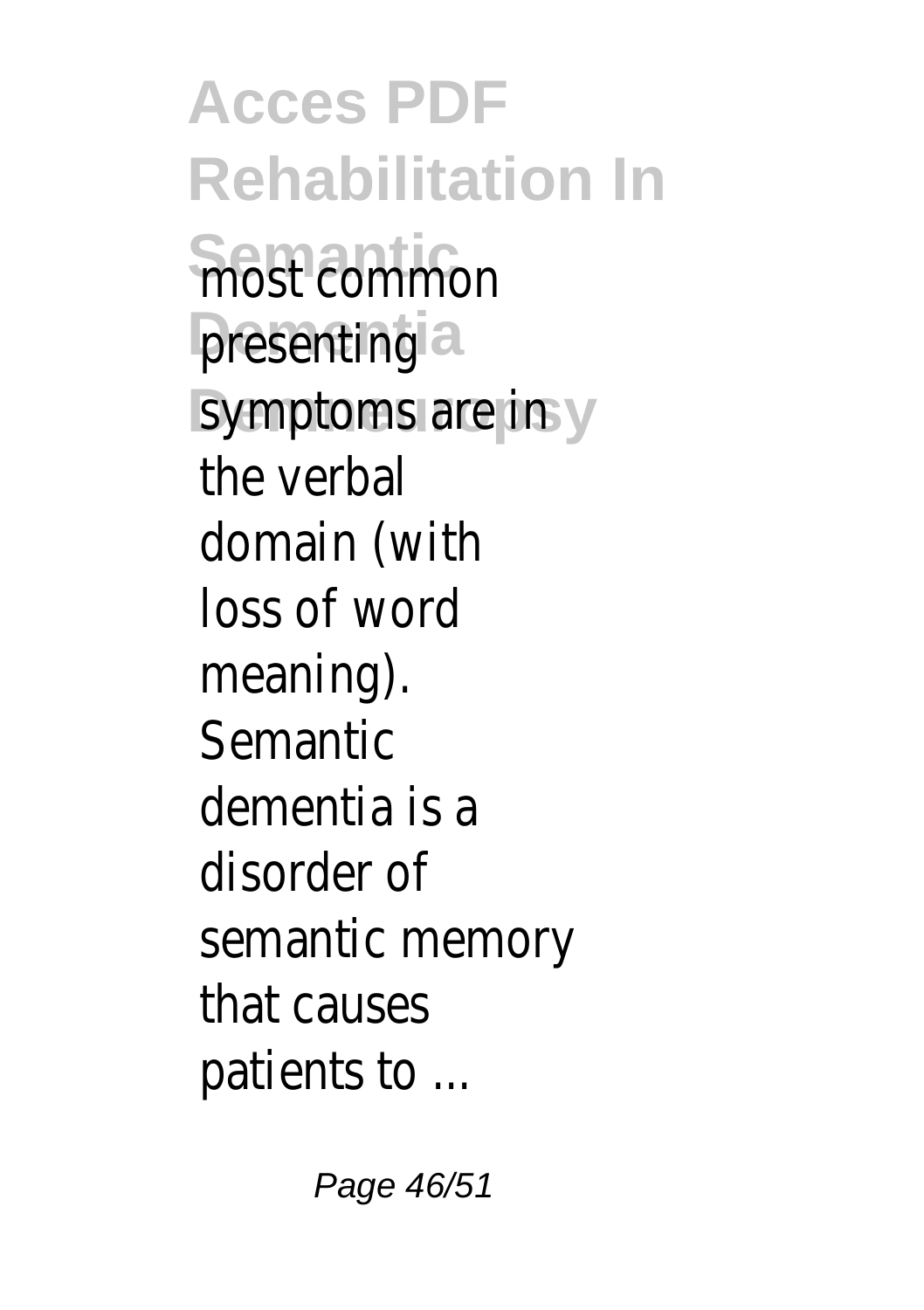**Acces PDF Rehabilitation In Rehabilitation In Semantic** Dementiauropsy Demneuropsy The term semantic dementia was devised by Snowden et al. in 1989 and nowadays, the semantic dementia syndrome is Page 47/51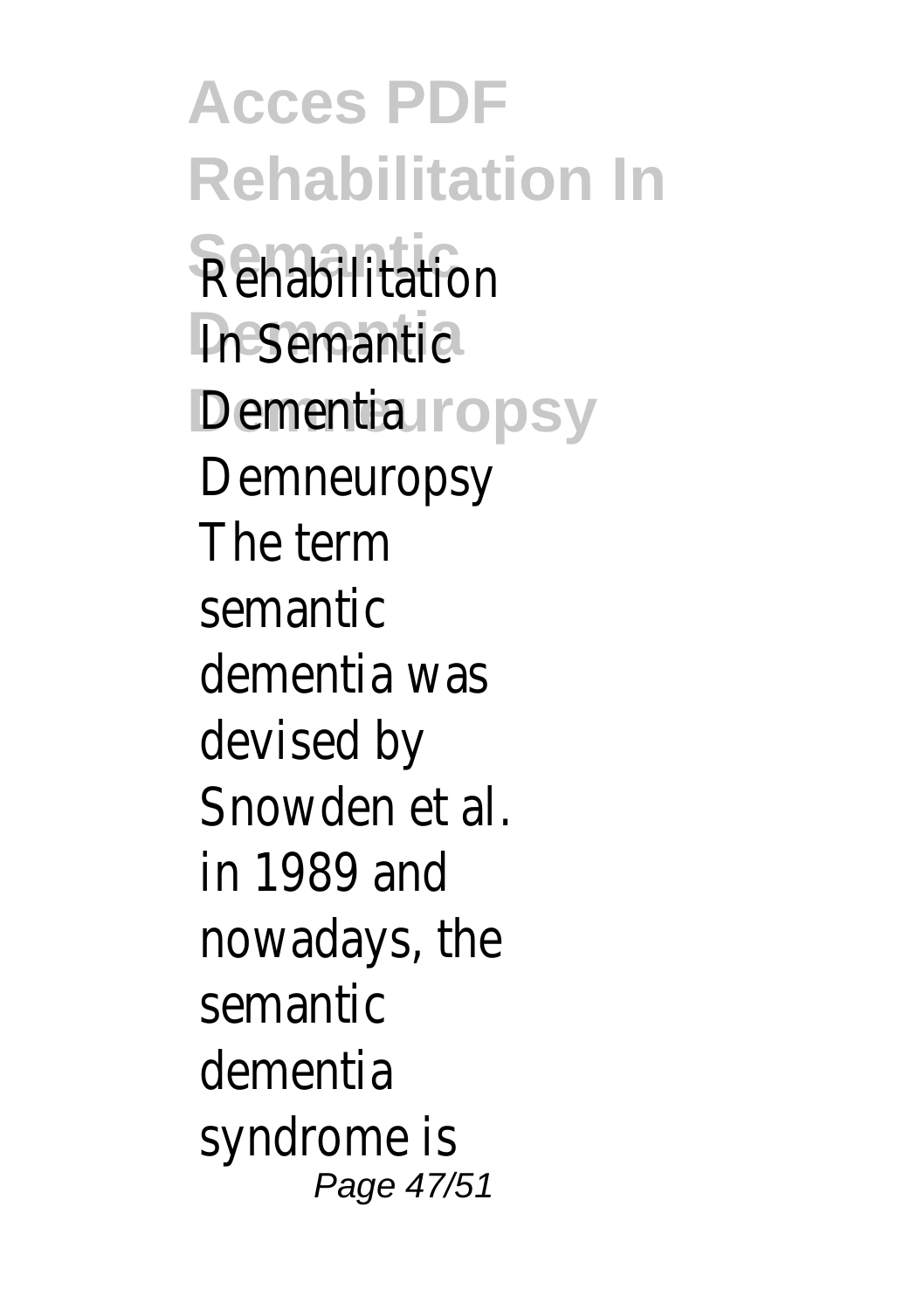**Acces PDF Rehabilitation In Fecognized** as one of the a **Clinical forms** psy of frontotemporal lobar degeneration (FTLD ...

The clinical assessment of the patient with early dementia

...

Page 48/51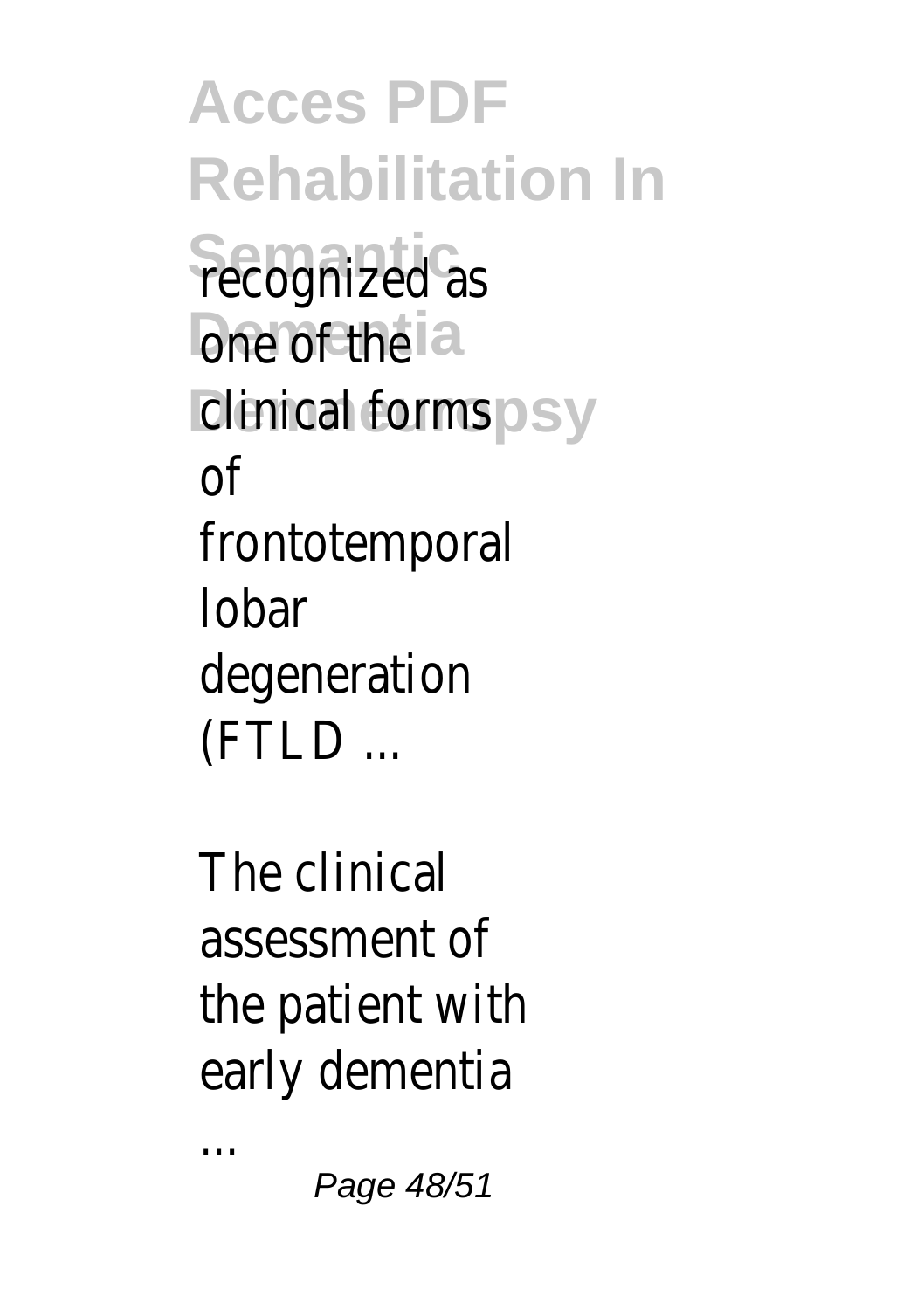**Acces PDF Rehabilitation In Semantic Dementia** Hsieh S , Lah S **Demander State System** Hodges JR , Piguet O (2012) One size does not fit all: Face emotion processing impairments in semantic dementia, behavi oural-variant frontotemporal Page 49/51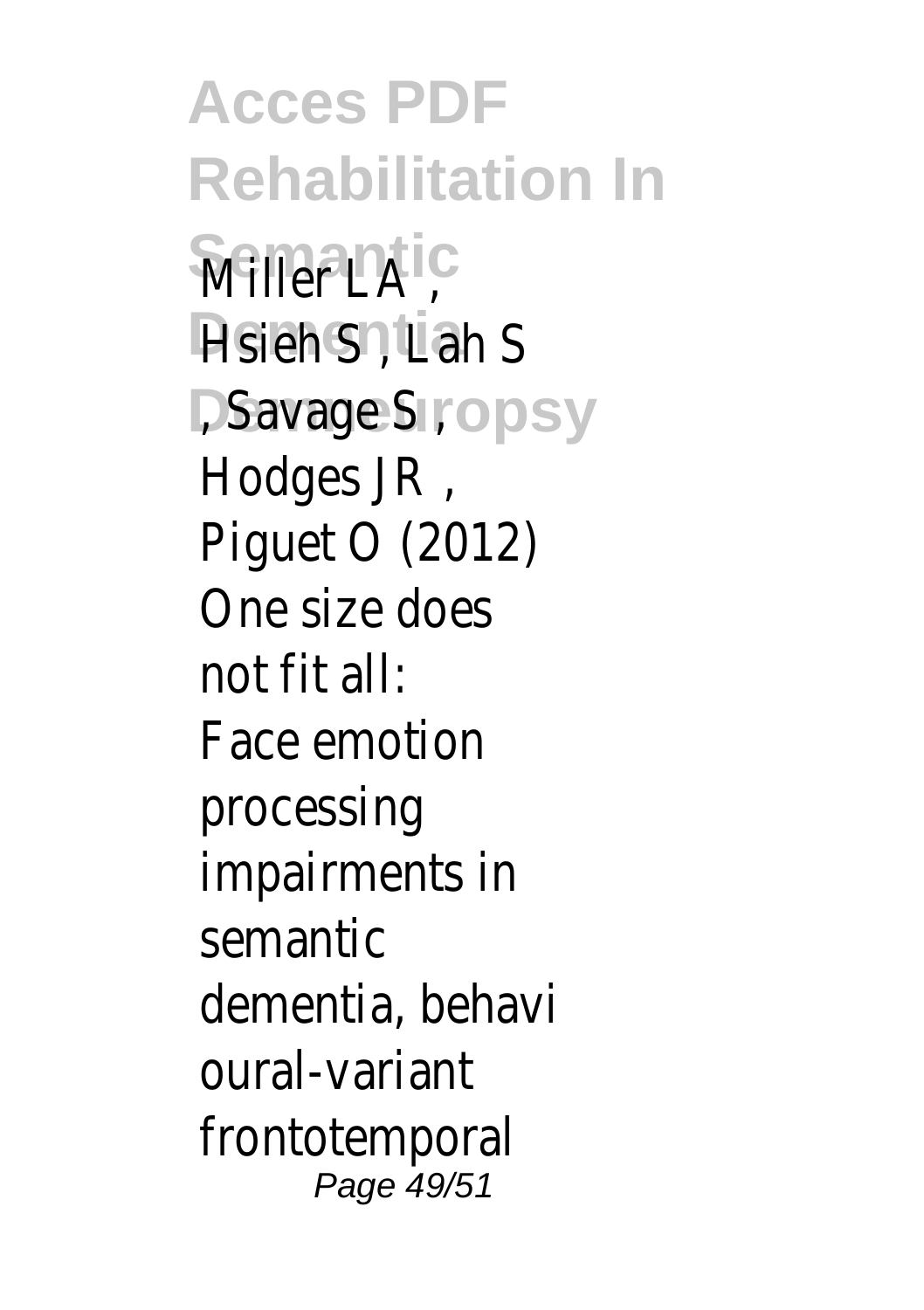**Acces PDF Rehabilitation In Semantic** dementia and Alzheimer's disease are ropsy mediated by distinct cognitive deficits. Behav Neurol 25, 53–60. [27]

Copyright code : [9888027e0b6142ab](/search-book/9888027e0b6142abb838418616aee7c6) [b838418616aee7c6](/search-book/9888027e0b6142abb838418616aee7c6) Page 50/51